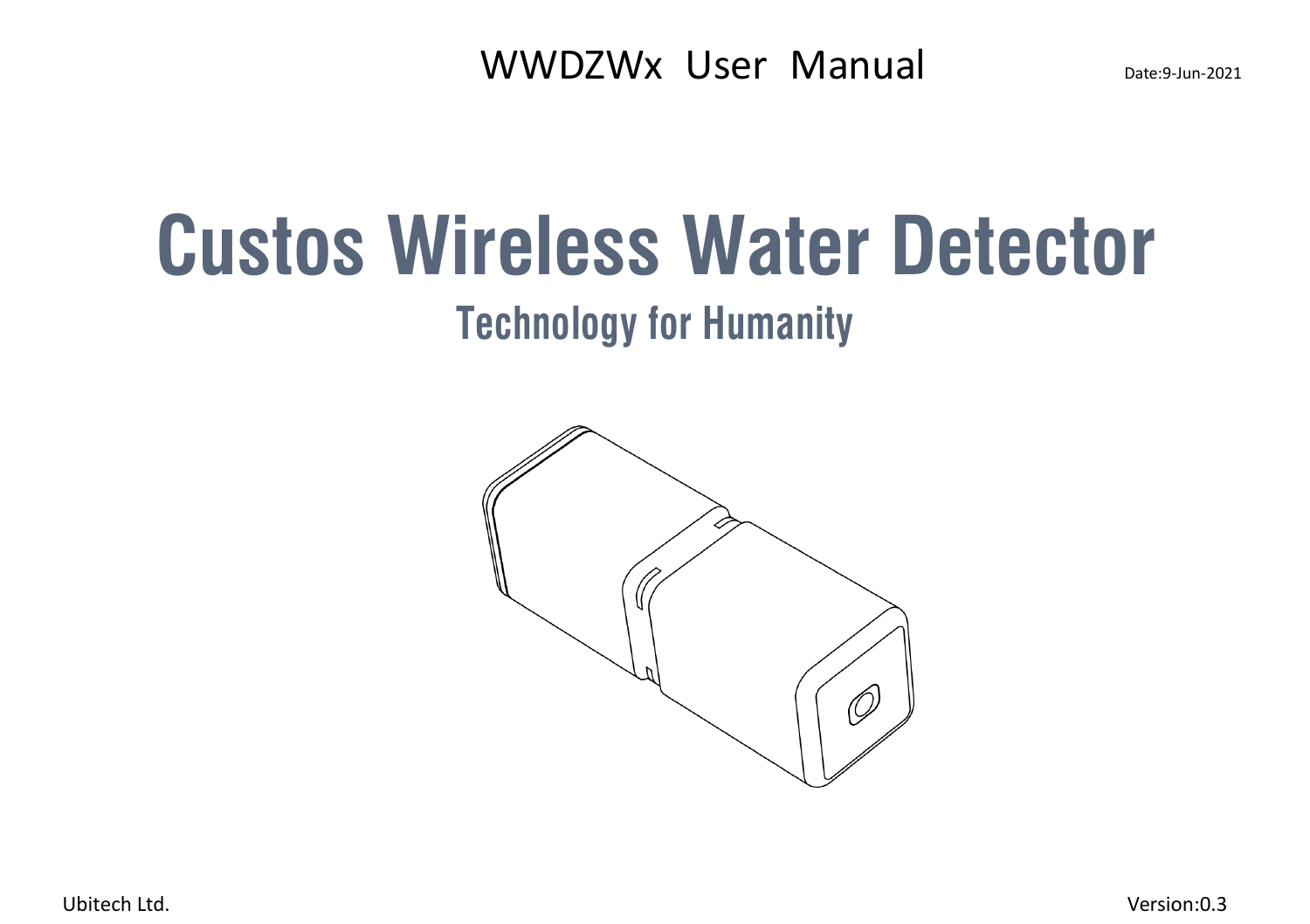## WWDZWx User Manual

### **Contents**

| Ubitech Ltd. | 1 | Version:0.3 |
|--------------|---|-------------|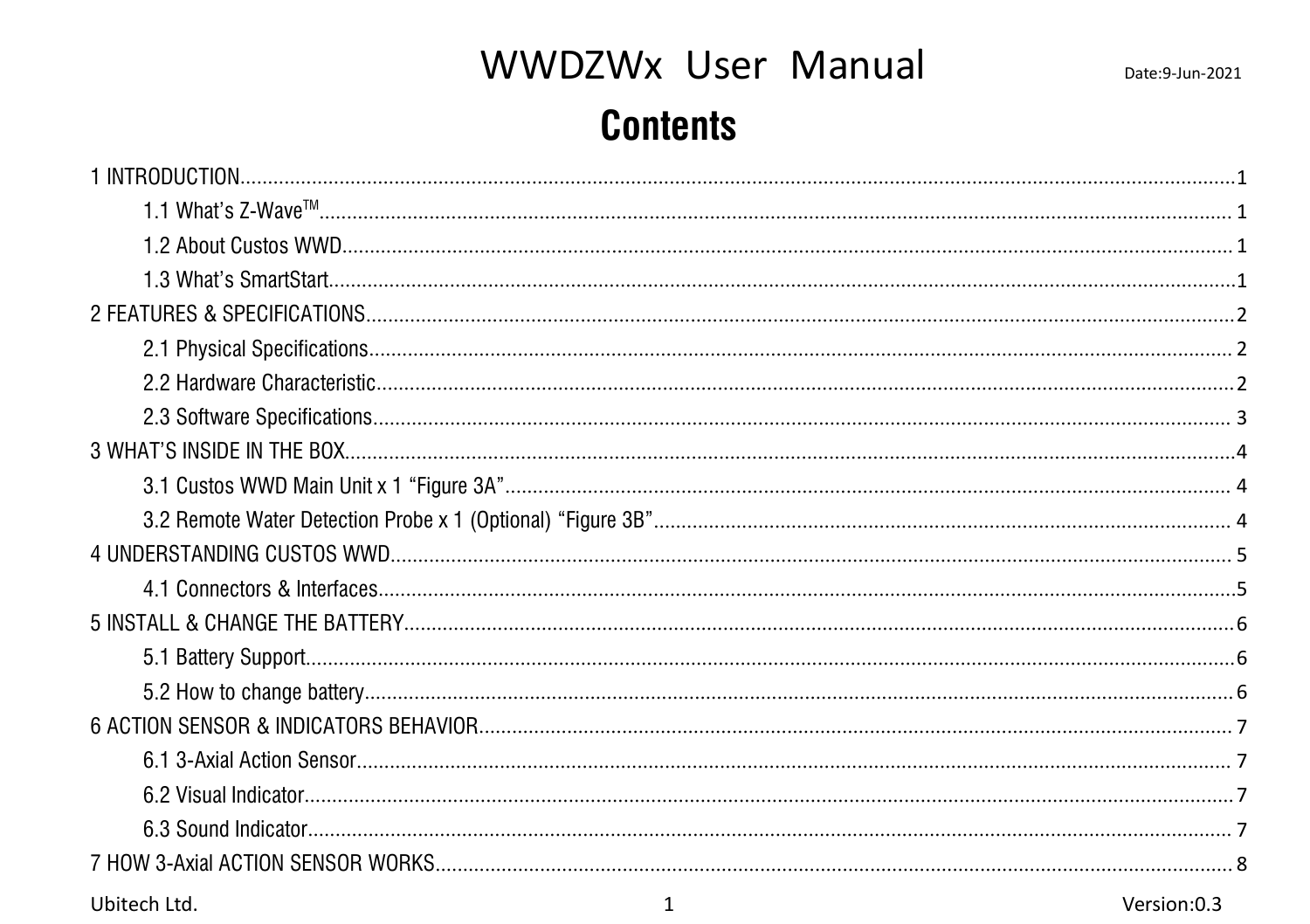### WWDZWx User Manual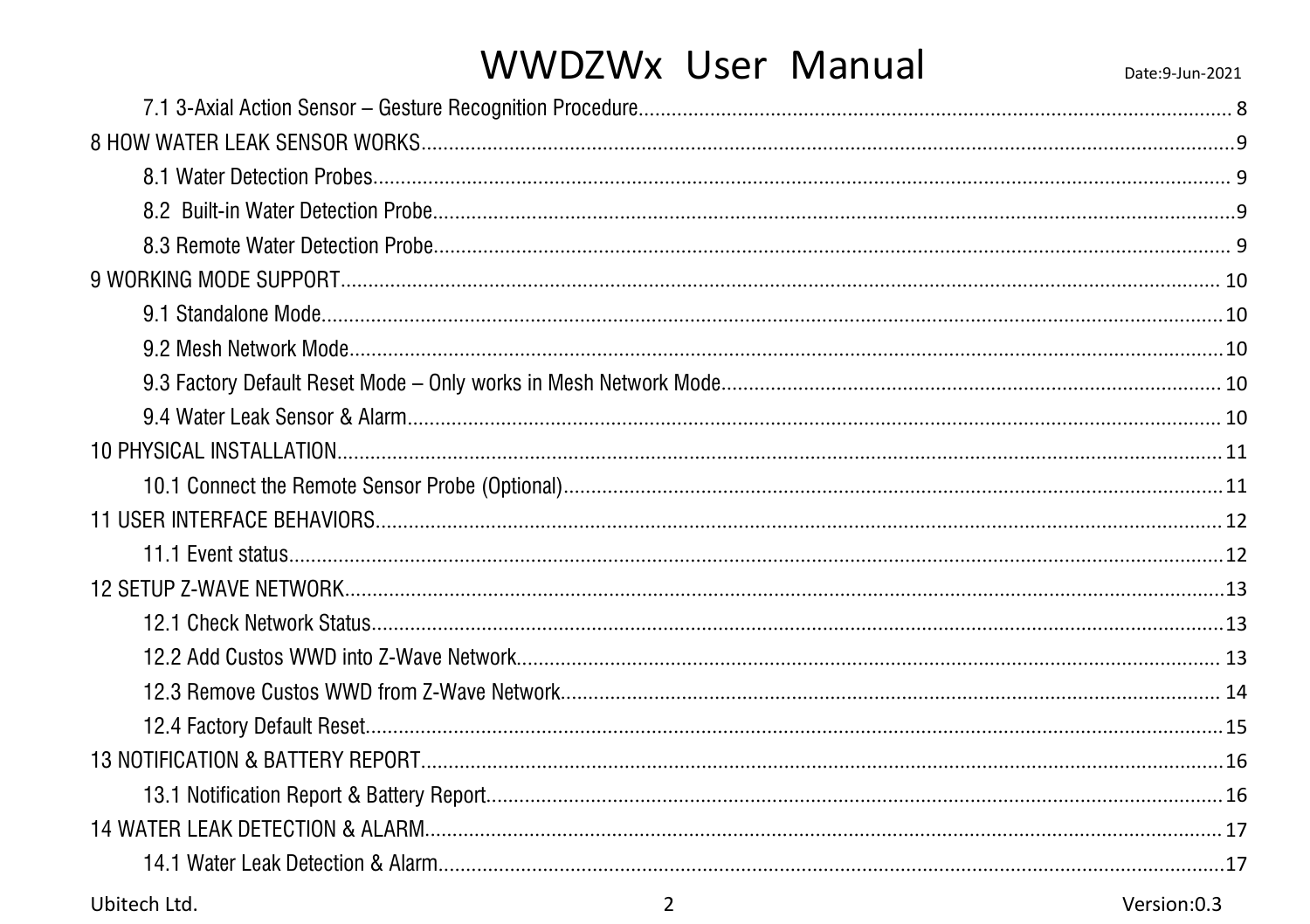## WWDZWx User Manual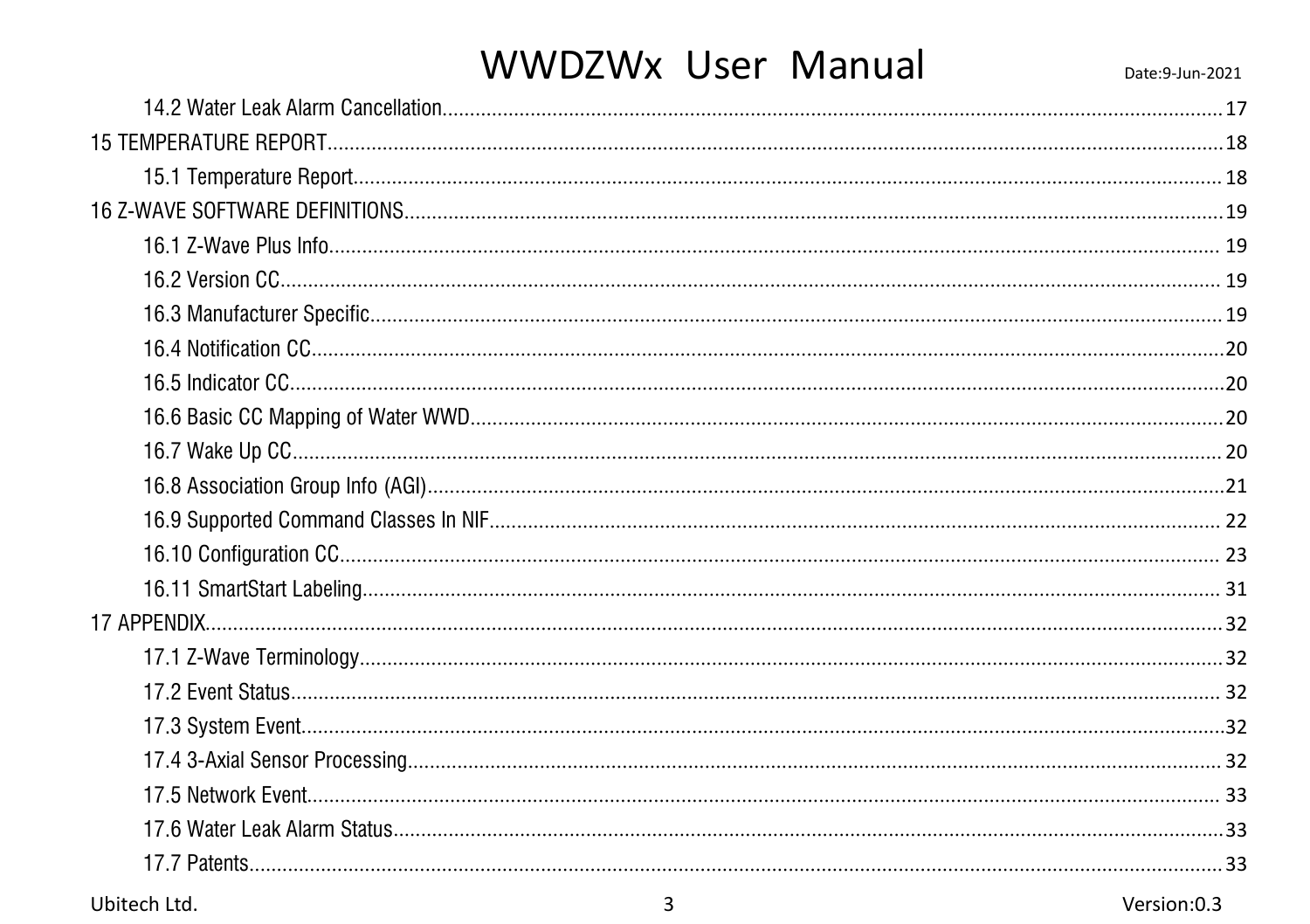## <span id="page-4-0"></span>**1 INTRODUCTION**

#### **1.1 What's Z-Wave TM**

<span id="page-4-1"></span>Z-Wave is international wireless protocol used for Smart Home. It's a mesh network technology to ensure reliable two-way communication with each other.

This product can be operated in any Z-Wave network with other Z-Wave certified devices from other manufacturers. All mains operated nodes within the network will act as repeaters regardless of vendor to increase reliability of the network.

#### **1.2 About Custos WWD**

<span id="page-4-2"></span>Custos Wireless Water Detector "Custos WWD" detects Water Leakage with long battery operation lifespan, super tiny form factor detects water from either in body detection probe on 4 sides as well as optional remote wired water detection probe. It is a perfect companion for Custos BVS towork in concerto as a complete solution to close water valve once WWD detected water leak (need proper set up on App or gateway configuration).

It gets Z-Wave Plus Certification means it can be worked with other Z-Wave certified gateways or end-devices from other manufacturers. Custos WWD also supports SmartStart.

#### **1.3 What's SmartStart**

<span id="page-4-3"></span>SmartStart enabled products can be added into a Z-Wave network by scanning the Z-Wave QR Code present on the product with a controller providing SmartStartinclusion. No further action is required and the SmartStart product will be added automatically within 10 minutes of being switched on in the network vicinity.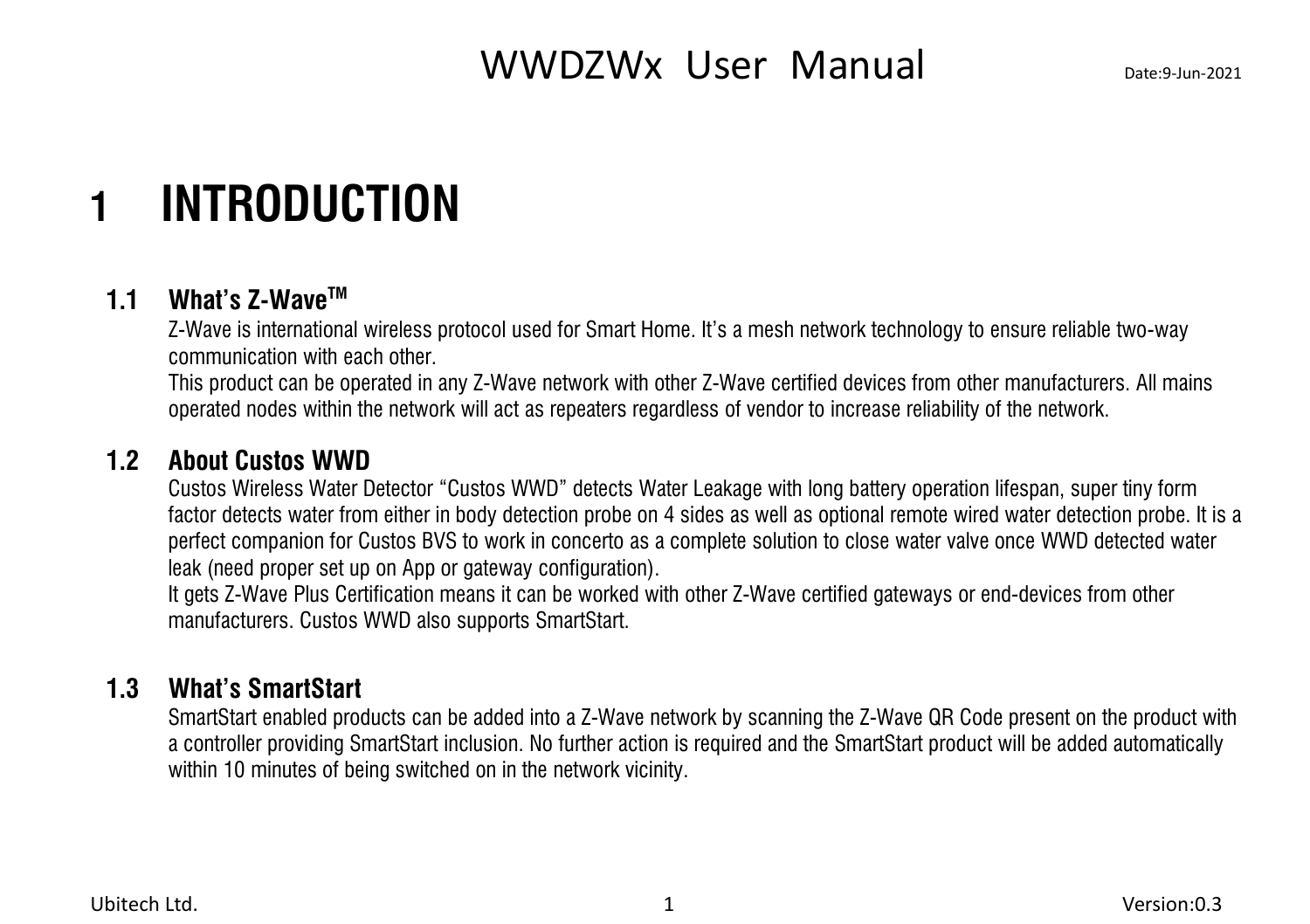## <span id="page-5-0"></span>**2 FEATURES & SPECIFICATIONS**

#### <span id="page-5-1"></span>**2.1 Physical Specifications**

| Parameter                    | Value                     |
|------------------------------|---------------------------|
| Model No.                    | WWDZWU (US) / WWDZWE (EU) |
| <b>Dimensions</b>            | 21.6 x 21.6 x 67.5mm      |
| Weight                       | WWD Unit: 52g             |
| <b>Body Color</b>            | White                     |
| Water Detection method       | Conduction                |
| Waterproof and Dustproof     | IP <sub>66</sub>          |
| <b>Operation Temperature</b> | 14~122° F (-10 ~ +50°C)   |
| <b>Relative Humidity</b>     | $8\% \sim 80\%$           |

### <span id="page-5-2"></span>**2.2 Hardware Characteristic**

| Parameter                 | <b>Value</b>                                                                                              |
|---------------------------|-----------------------------------------------------------------------------------------------------------|
| Z-Wave Module             | ZGM130S037HGN1                                                                                            |
| Z-Wave RF Distance        | 40m (Indoor) / 120m (Outdoor)                                                                             |
| <b>Region Frequency</b>   | US: 908.4 & 916MHz, FCC CFR47 Part 15.249                                                                 |
|                           | EU: 868.42 & 869.85MHz                                                                                    |
| <b>Water Leak Sensor</b>  | Dual Water Detection Probes "Built-in & Remote"                                                           |
| <b>Temperature Sensor</b> | Temperature Sensor Range from -40 $\degree$ C to +125 $\degree$ C / (-40 $\degree$ F to +257 $\degree$ F) |
| <b>Action Sensor</b>      | 3-Axial Sensor                                                                                            |
| <b>LED Indicator</b>      | 3 colors LED. (Green, Yellow & Red)                                                                       |
| Power Supply              | ER14250 - Battery 3.6V 1200mAH                                                                            |
| <b>Battery Life</b>       | Standby: $-4.\mu$ A over 10 Years                                                                         |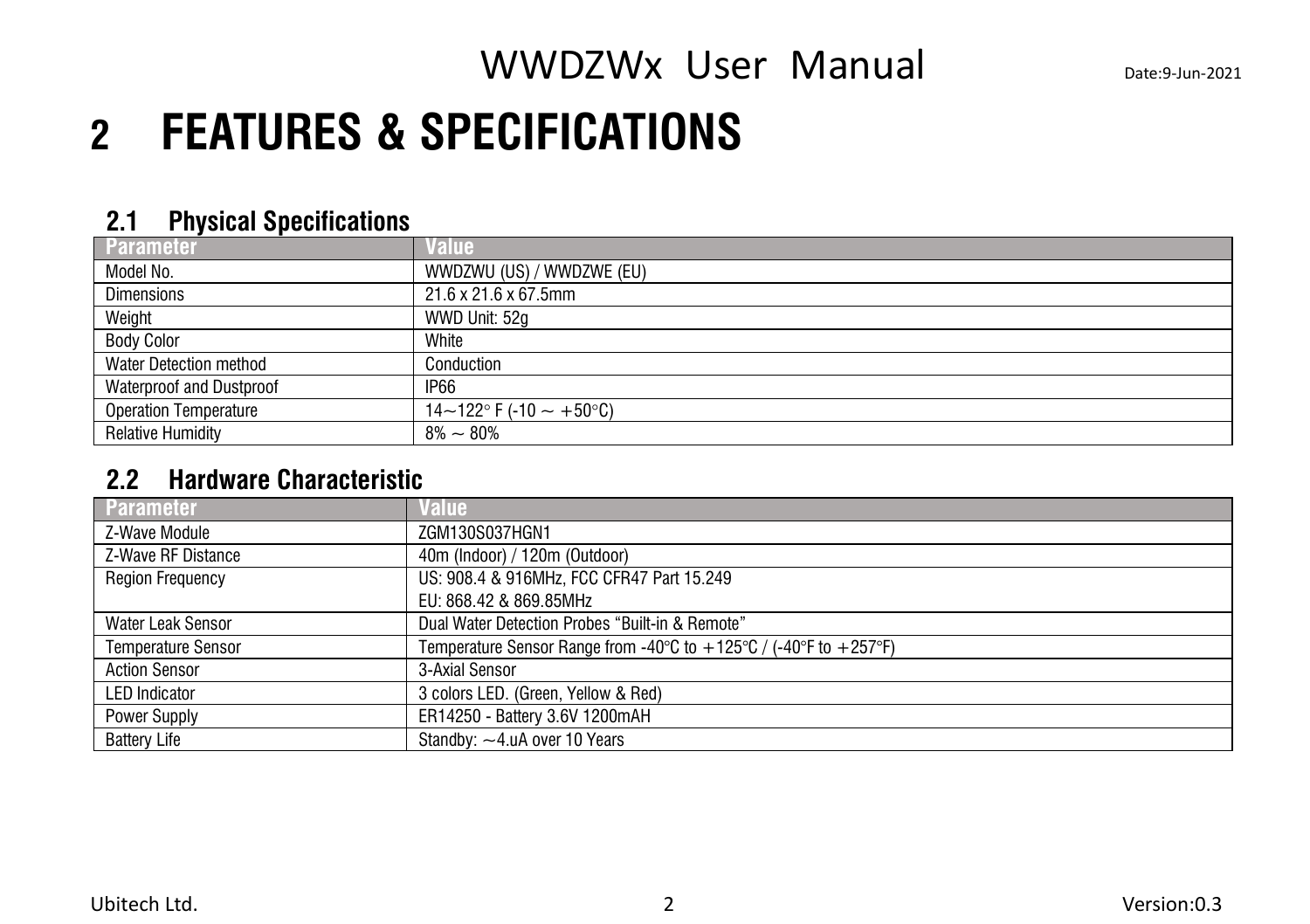### <span id="page-6-0"></span>**2.3 Software Specifications**

| <b>Parameter</b>             | <b>Value</b>                                                                                         |
|------------------------------|------------------------------------------------------------------------------------------------------|
| <b>Wireless Technology</b>   | Z-Wave                                                                                               |
| Z-Wave Certification Type    | Z-Wave Plus v2 Certification                                                                         |
| Z-Wave SDK Version           | v7.14.3                                                                                              |
| Z-Wave Library               | 0x04 (ROUTING SLAVE)                                                                                 |
| Z-Wave Role Type             | 0x06 (ROLE TYPE SLAVE SLEEPING REPORTING)                                                            |
| Device Type                  | Notification                                                                                         |
| Generic Device Type          | 0x07 (GENERIC TYPE SENSOR NOTIFICATION)                                                              |
| Specific Device Type         | 0x01 (SPECIFIC TYPE NOTIFICATION SENSOR)                                                             |
| <b>Security Class</b>        | Non-Security, S2 Unauthenticated and S2 Authenticated                                                |
| SmartStart                   | Support: After powering on, SmartStart will be activated automatically if it's out of Z-Wave network |
| Firmware Update              | Support: Firmware upgrade support via RF, "Over The Air (OTA)"                                       |
| Association                  | Support 5 Groups. Lifeline, Built-in Water Leak Alarm, Remote Water Leak Alarm, Overheat & Underheat |
| <b>Factory Default Reset</b> | Support: Device Locally Reset                                                                        |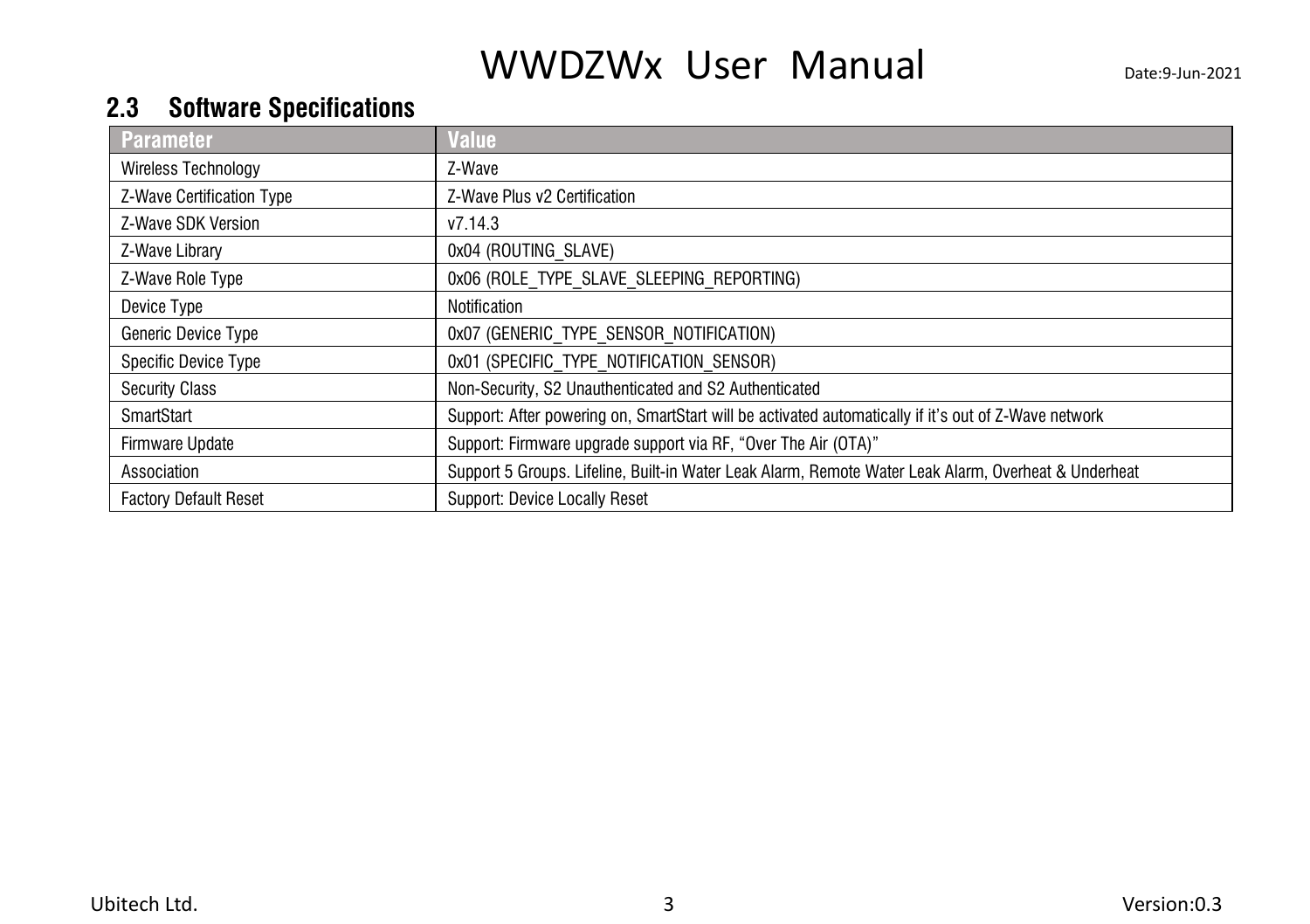## <span id="page-7-0"></span>**3 WHAT'S INSIDE IN THE BOX**

**Standard Custos Wireless Water Detector (WWD) package comes with below items**

- <span id="page-7-2"></span><span id="page-7-1"></span>
- 3.1 Custos WWD Main Unit x 1 "Figure 3A"<br>3.2 Remote Water Detection Probe x 1 (Optional) "Figure 3B"





**Figure 3A Figure 3B**

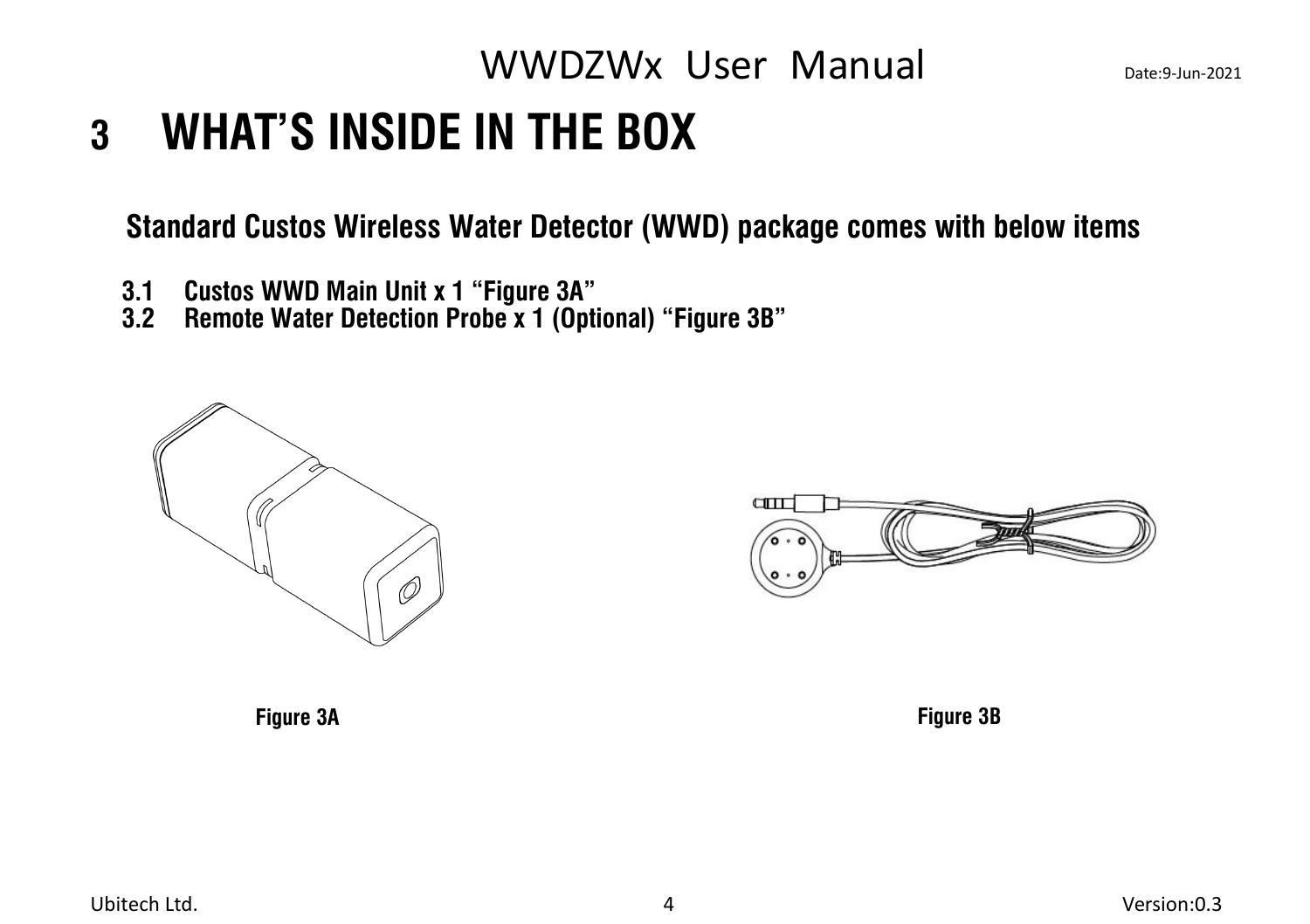## <span id="page-8-0"></span>**4 UNDERSTANDING CUSTOS WWD**

#### <span id="page-8-1"></span>**4.1 Connectors & Interfaces**

| erminology                                  | <b>Description</b>                                                                             |                                                                                                                                                                                                                                                                                                                                                                                                                                                                                                     | ierminology                                                | <b>Description</b>                |
|---------------------------------------------|------------------------------------------------------------------------------------------------|-----------------------------------------------------------------------------------------------------------------------------------------------------------------------------------------------------------------------------------------------------------------------------------------------------------------------------------------------------------------------------------------------------------------------------------------------------------------------------------------------------|------------------------------------------------------------|-----------------------------------|
| ◙<br>3-Axial Sensor                         | 3-Axial Action Sensor                                                                          |                                                                                                                                                                                                                                                                                                                                                                                                                                                                                                     | $\overline{\mathbb{O}}$<br>SN & Product Details            | Z-Wave QR Code & PIN Code         |
| $^{\circledR}$<br><b>Display Indicators</b> | 3 Colors LED "Green, Yellow & Red"                                                             |                                                                                                                                                                                                                                                                                                                                                                                                                                                                                                     | ወ<br>Dust Cover                                            | Dust & Water prevention           |
| $\overline{\mathbb{G}}$<br>Sound Indicator  | <b>Buzzer</b>                                                                                  |                                                                                                                                                                                                                                                                                                                                                                                                                                                                                                     | ⋒<br><b>Battery Cover Screw</b>                            |                                   |
| ⊚<br><b>Temperature Sensor</b>              | <b>Built-in Temperature Sensor</b>                                                             |                                                                                                                                                                                                                                                                                                                                                                                                                                                                                                     | $^{\circledR}$<br><b>Battery Cover</b>                     |                                   |
| ◉<br>Leak Sensor #1                         | <b>Built-in Water Detection Probe</b>                                                          |                                                                                                                                                                                                                                                                                                                                                                                                                                                                                                     | ጠ<br><b>Battery Contact</b>                                | Connect main unit & Battery Cover |
| Œ<br>Leak Sensor #2                         | Socket for Remote Water Detection Probe - 3.5mm jack                                           |                                                                                                                                                                                                                                                                                                                                                                                                                                                                                                     | $\overline{\mathbb{O}}$<br>Battery                         | ER14250 3.6V 1200mA               |
| ⋒<br>Z-Wave QR Code                         | Z-Wave QR Code & PIN Code                                                                      |                                                                                                                                                                                                                                                                                                                                                                                                                                                                                                     | $\overline{\mathbb{O}}$<br>Gasket                          | Silicon Rubber For Waterproof     |
|                                             | <b>@ Built-in Water Detection Probe</b><br>⊕<br><b>Socket for</b><br><b>Remote Leak Sensor</b> | ⊕<br>Z-Wave QR<br>Code & PIN<br>$\begin{array}{lcl}\n\text{L}\text{L}\$ \text{T}\& \text{S}\& \text{Water Dedgedy},\\ \text{Wreless Water Dededy}, & \text{E}\& \text{G}\& \text{G}\& \text{G}\& \text{G}\& \text{G}\& \text{G}\& \text{G}\& \text{G}\& \text{G}\& \text{G}\& \text{G}\& \text{G}\& \text{G}\& \text{G}\& \text{G}\& \text{G}\& \text{G}\& \text{G}\& \text{G}\& \text{G}\& \text{G}\& \text{G}\& \text{G}\& \text{G}\& \text{G}\& \text{G}\& \text{G}\& \$<br><b>GWAVE</b><br>PLUS | DANK                                                       | O)<br><b>Battery Cover Screw</b>  |
| ◉<br>3-Axial Sensor<br><b>C</b> Buzzer      | TO<br>(i) Dust Cover<br><b>(b)</b> LED Indicator                                               | Designed by while as a historical<br><b>SN &amp; Product Info</b><br>(m)                                                                                                                                                                                                                                                                                                                                                                                                                            | $^\copyright$<br><b>Battery Contact</b><br><b>M</b> Gasket | (k) Battery Cover                 |
|                                             | <b>(d) Temperature Sensor</b>                                                                  | ⋒                                                                                                                                                                                                                                                                                                                                                                                                                                                                                                   | $\circledast$<br>⊜<br><b>Battery</b>                       |                                   |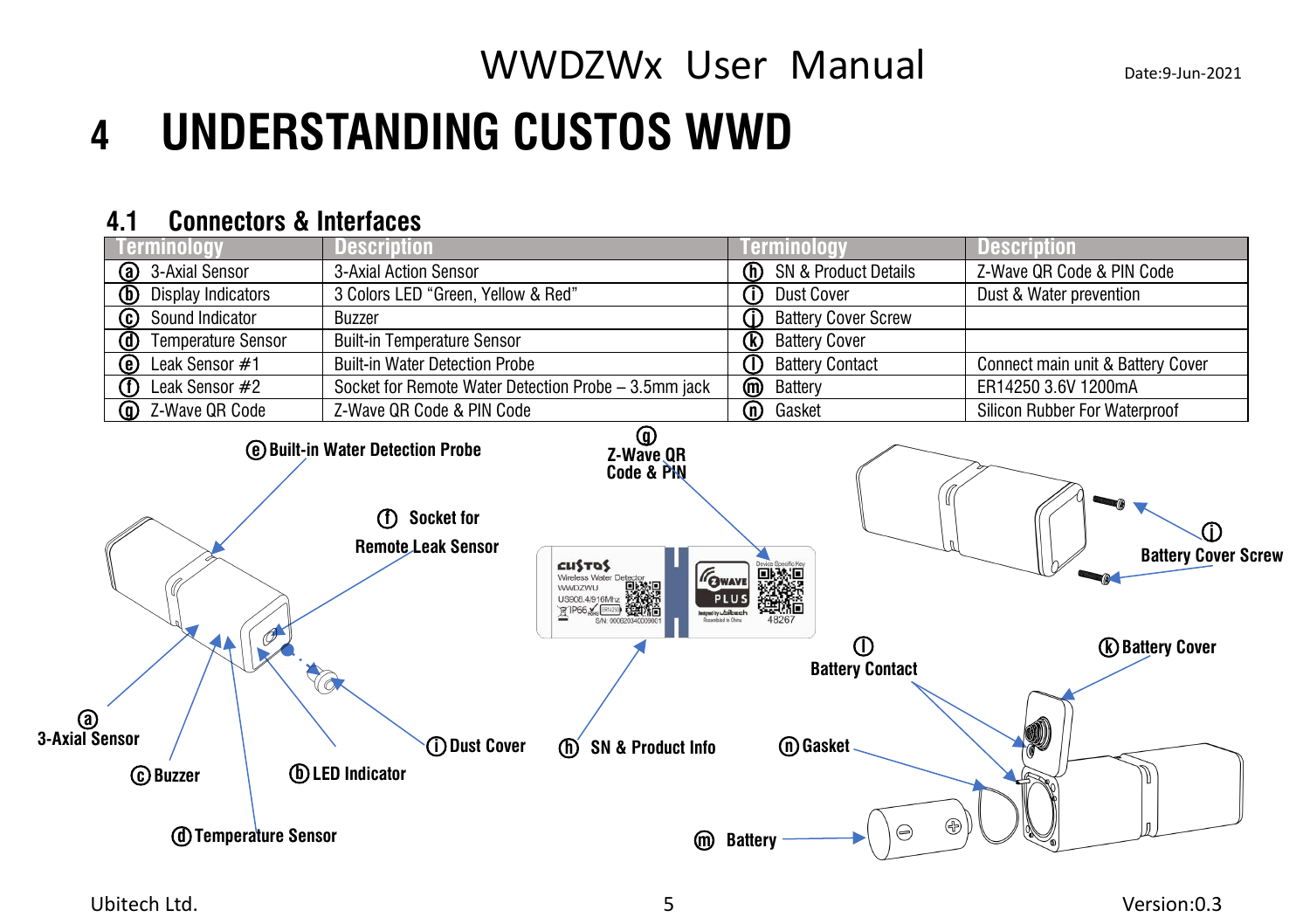## <span id="page-9-0"></span>**5 INSTALL & CHANGE THE BATTERY**

#### **5.1 Battery Support**

- <span id="page-9-1"></span>Model: FR14250
- Voltage: 3.6V
- Type: Lithium 1200mAh

### **5.2 How to change battery**

- <span id="page-9-2"></span>- Remove the screws of battery cover (Figure 5A)
- Replace new ER14250 battery
- Make sure the Gasket is installed between the cover & body for waterproof (Figure 5B)
- Put the battery cover and align with two battery metal contacts then tighten the screws.

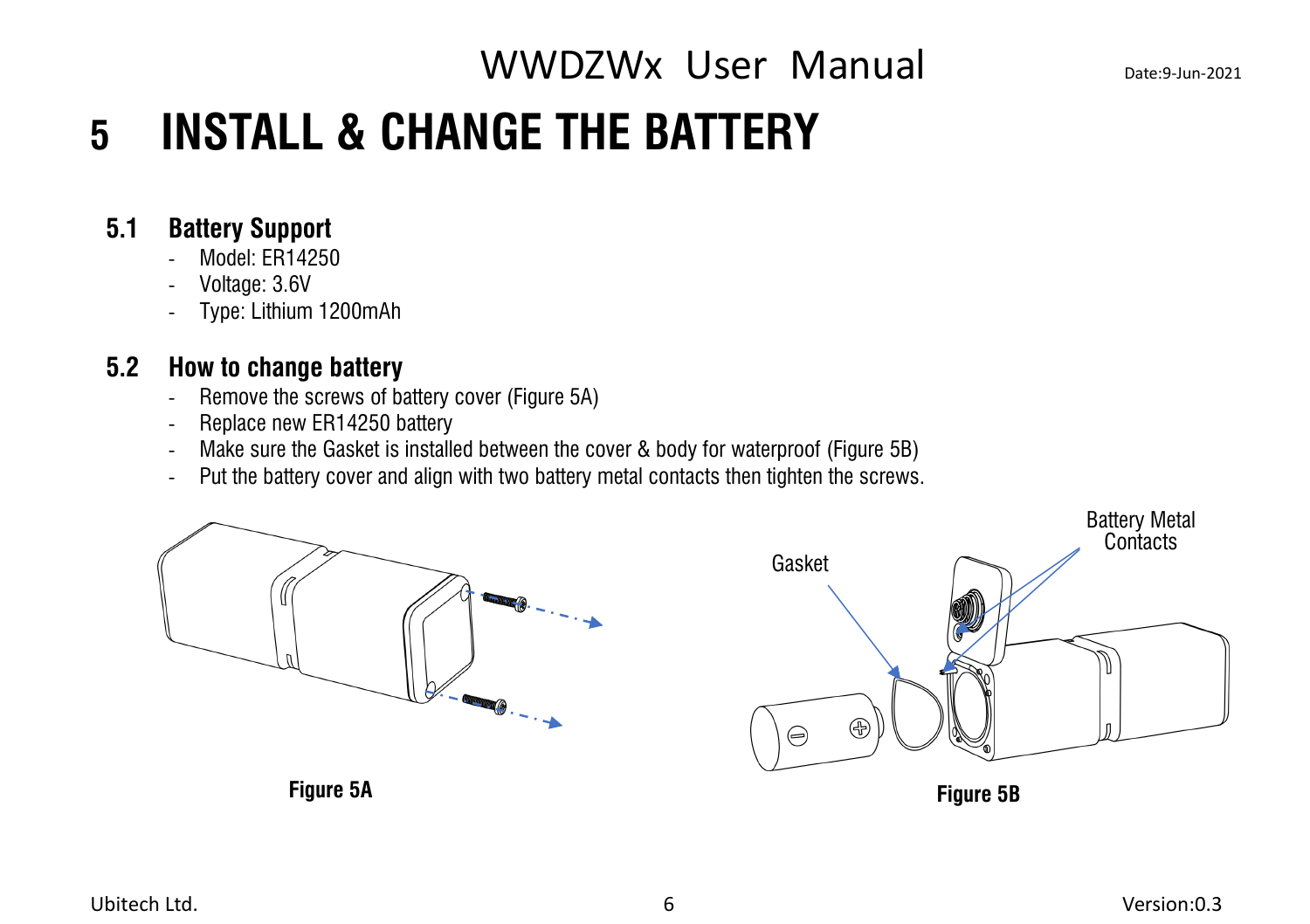## <span id="page-10-0"></span>**6 ACTION SENSOR & INDICATORS BEHAVIOR**

#### **6.1 3-Axial Action Sensor**

<span id="page-10-1"></span>- Built-in 3-Axial Accelerometer Sensor for gesture recognition by detecting a series ofmovements, Once the 3-Axial Action Sensor is activated, you also can see below Visual and Sound Indicators response with the 3-Axial Action Sensor.

#### **6.2 Visual Indicator**

- <span id="page-10-2"></span>- 3 Colors LED: GREEN, YELLOW & RED
- <span id="page-10-3"></span>- Effect: ON, quick blinking and slow blinking

### **6.3 Sound Indicator**

- Buzzer: Long & short beep sound.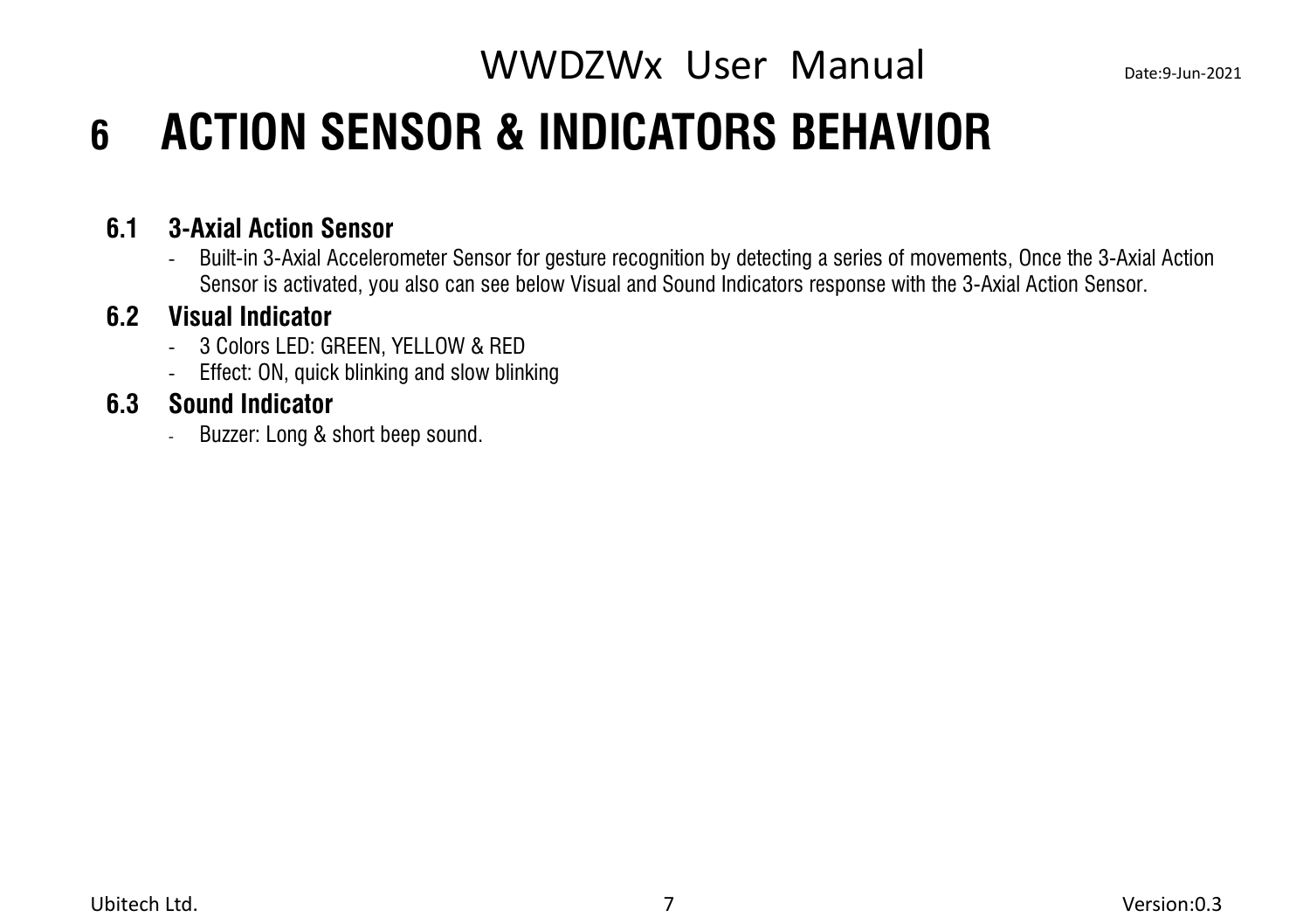## <span id="page-11-0"></span>**7 HOW 3-Axial ACTION SENSOR WORKS**

#### **7.1 3-Axial Action Sensor – Gesture Recognition Procedure**

- <span id="page-11-1"></span>- End-user can use built-in 3-Axial Accelerometer to replace physical touchable key, Custos WWD can perform below actions after it woke up by shaking it. (\*Please note that 3-Axial Action Sensor only activated while WWD included into Z-Wave Network.)
	- i. Send out Notification CC packet to Gateway, (Refer to item 13.1.1)
	- ii. Perform Exclusion Gesture, (Refer to item 12.3)
	- iii. Perform Factory Default Reset Gesture, (Refer to item 12.4)
- Custos WWD only supports below movement as wake up WWD from sleep mode, shake it vertically or horizontally as below,

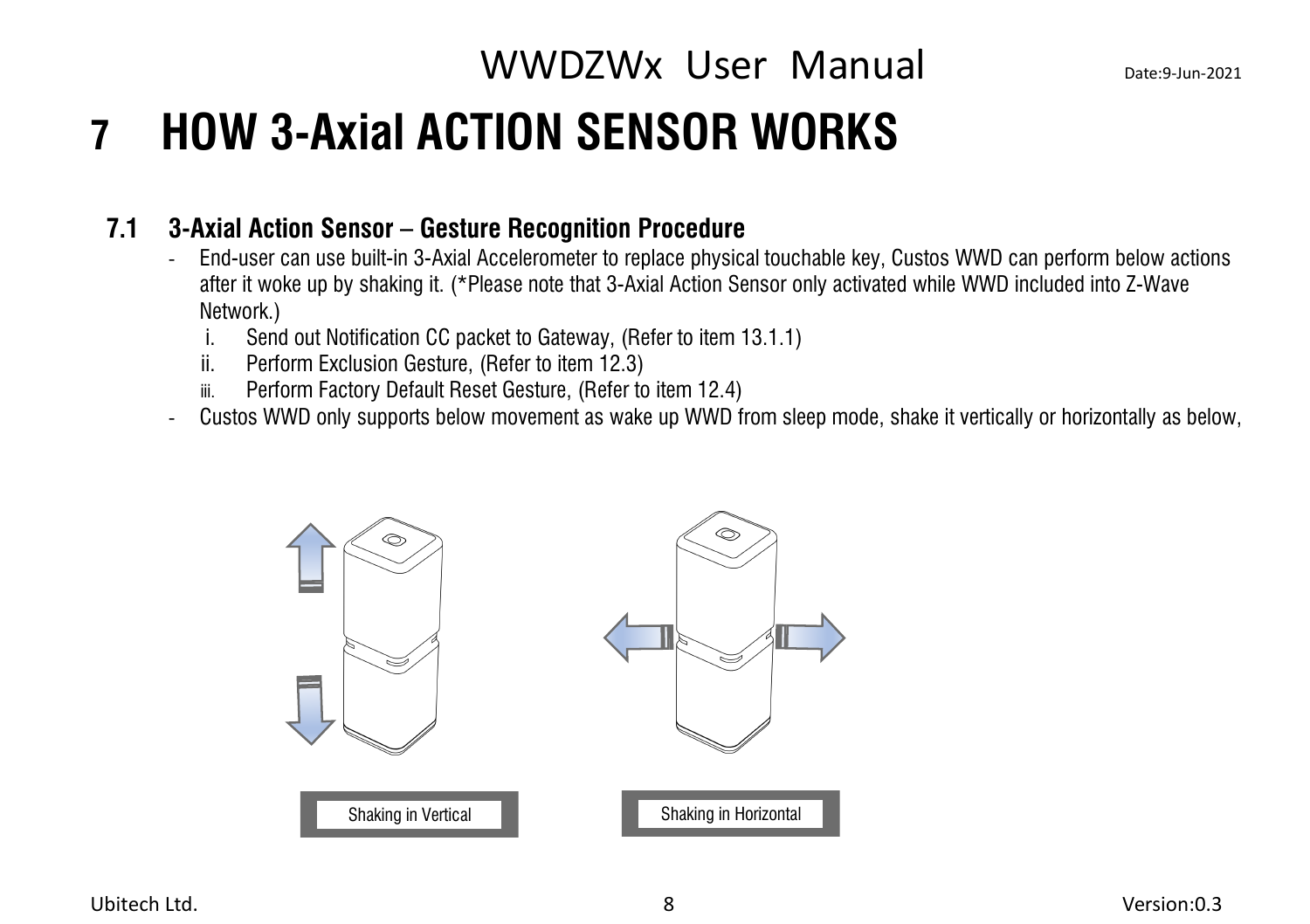## <span id="page-12-0"></span>WWDZWx User Manual Date:9-Jun-2021 **8 HOW WATER LEAK SENSOR WORKS**

#### **8.1 Water Detection Probes**

<span id="page-12-1"></span>- Custos WWD supports two Water Detection Probes "Built-in & Remote",



#### **8.2 Built-in Water Detection Probe**

- <span id="page-12-2"></span>- WWD has special recess "Figure 8A" which helps induce Water run through it, to create effective detection by probes from both end
- <span id="page-12-3"></span>To achieve better result, please put the WWD on the floor flatly.

#### **8.3 Remote WaterDetection Probe**

- To make sure Sensor Probe works properly show as below pictures, please make sure insert the Remove Sensor Probe tightly "Figure 8B" and there is no any gap allowed "Figure 8C" between 3.5mm jack and housing.





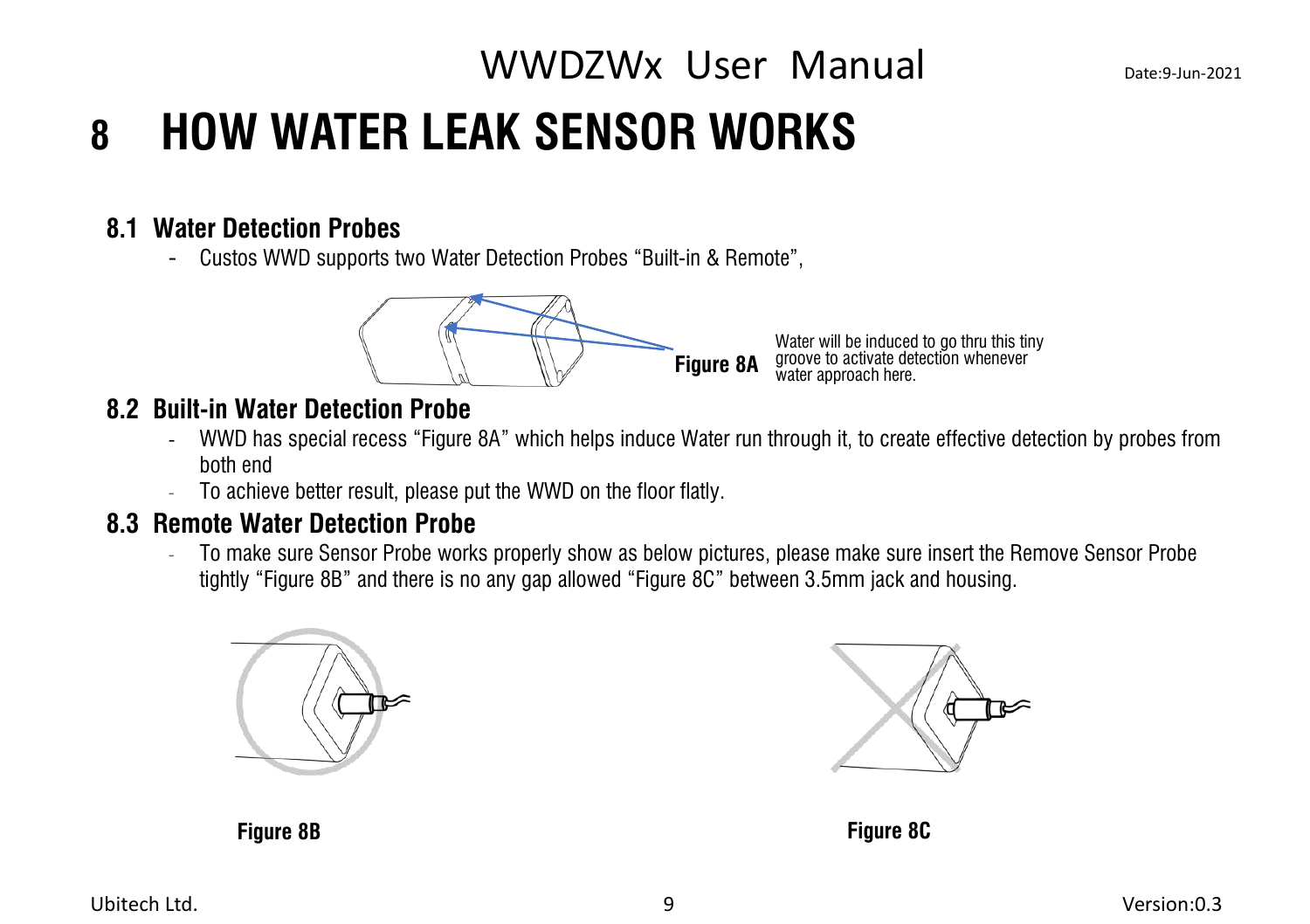## <span id="page-13-0"></span>**9 WORKING MODE SUPPORT**

#### **9.1 Standalone Mode**

<span id="page-13-1"></span>- By default, Custos WWD does not belong to any Z-Wave Network, in this status, it only supports Classic Inclusion / SmartStart operations to join into Z-Wave Network.

#### **9.2 Mesh Network Mode**

- <span id="page-13-2"></span>
- Custos WWD is added into a Z-Wave Network and it can join full benefits of Z-Wave technology.<br>- Supported function as Water Leak Detection, Temperature Report, SmartStart, Classic Inclusion, Exclusion & Factory Default Reset.
- <span id="page-13-3"></span>- Custos WWD also can associate with Custos BVS toshut off the Water Valve when detected Water Leak.

#### **9.3 Factory Default Reset Mode – Only works in Mesh Network Mode**

<span id="page-13-4"></span>- Factory Mode only can be executed after Custos WWD is included into Z-Wave Network (in Mesh Network Mode)

#### **9.4 Water Leak Sensor & Alarm**

- Water Leak Alarms refer to two Water Detection Probes "Built-in & Remote Figure 9A"
- Custos WWD also can send Battery Report and Temperature Report to Z-Wave Gateway.

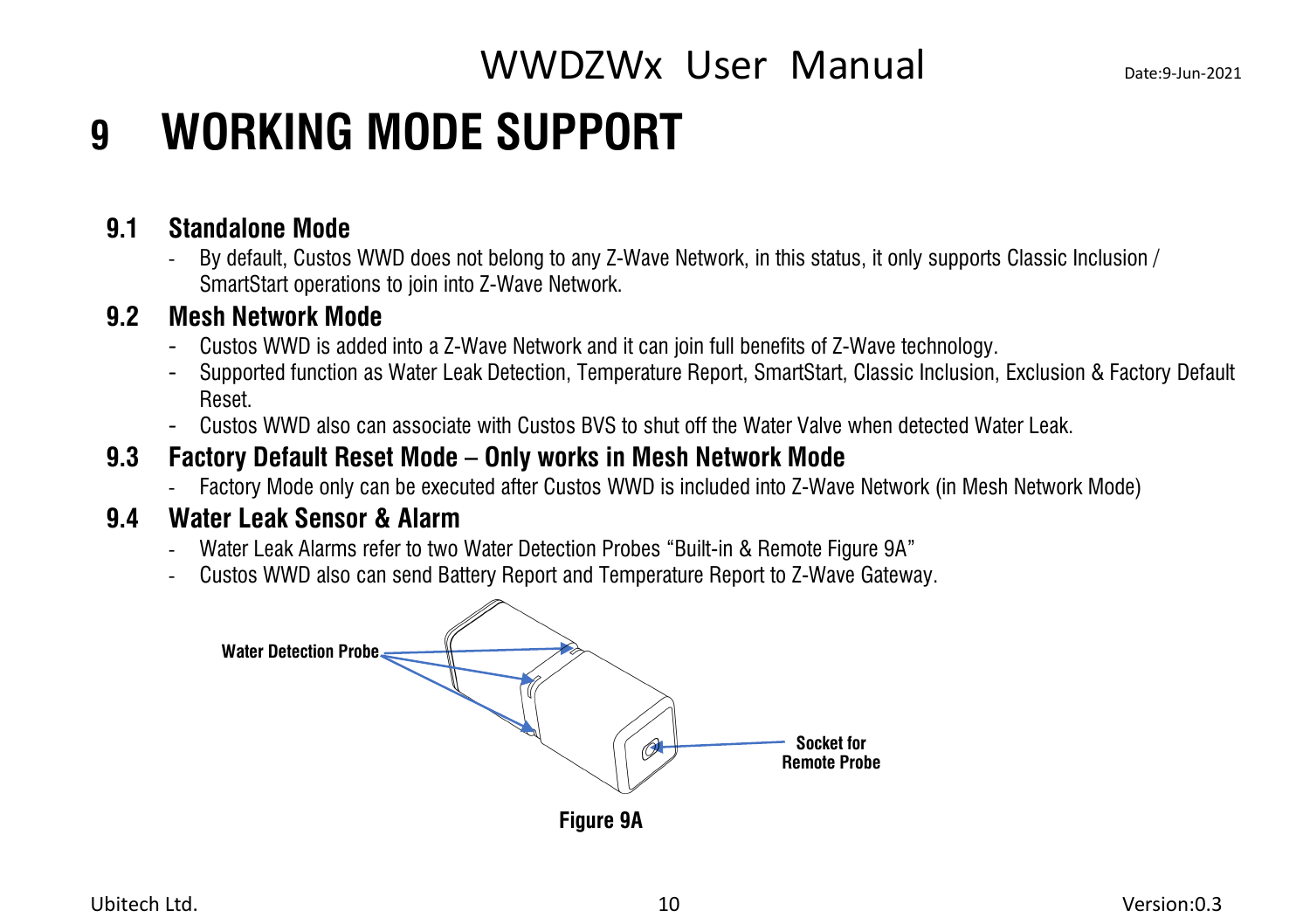## <span id="page-14-0"></span>**10 PHYSICAL INSTALLATION**

#### **10.1 Connect the Remote Sensor Probe (Optional)**

- <span id="page-14-1"></span>i. Remove Dust Cover. (*Please do not remove Dust Cover if Remote Sensor Probe not installed*) "Figure 10A"
- ii. Insert the 3.5mm jack of Socket for Remote Water Detection Probe tightly. "Figure 10B"
- iii. Place the Custos WWD on the floor horizontally



**The Contract of Changes** 

**Figure 10A Figure 10B**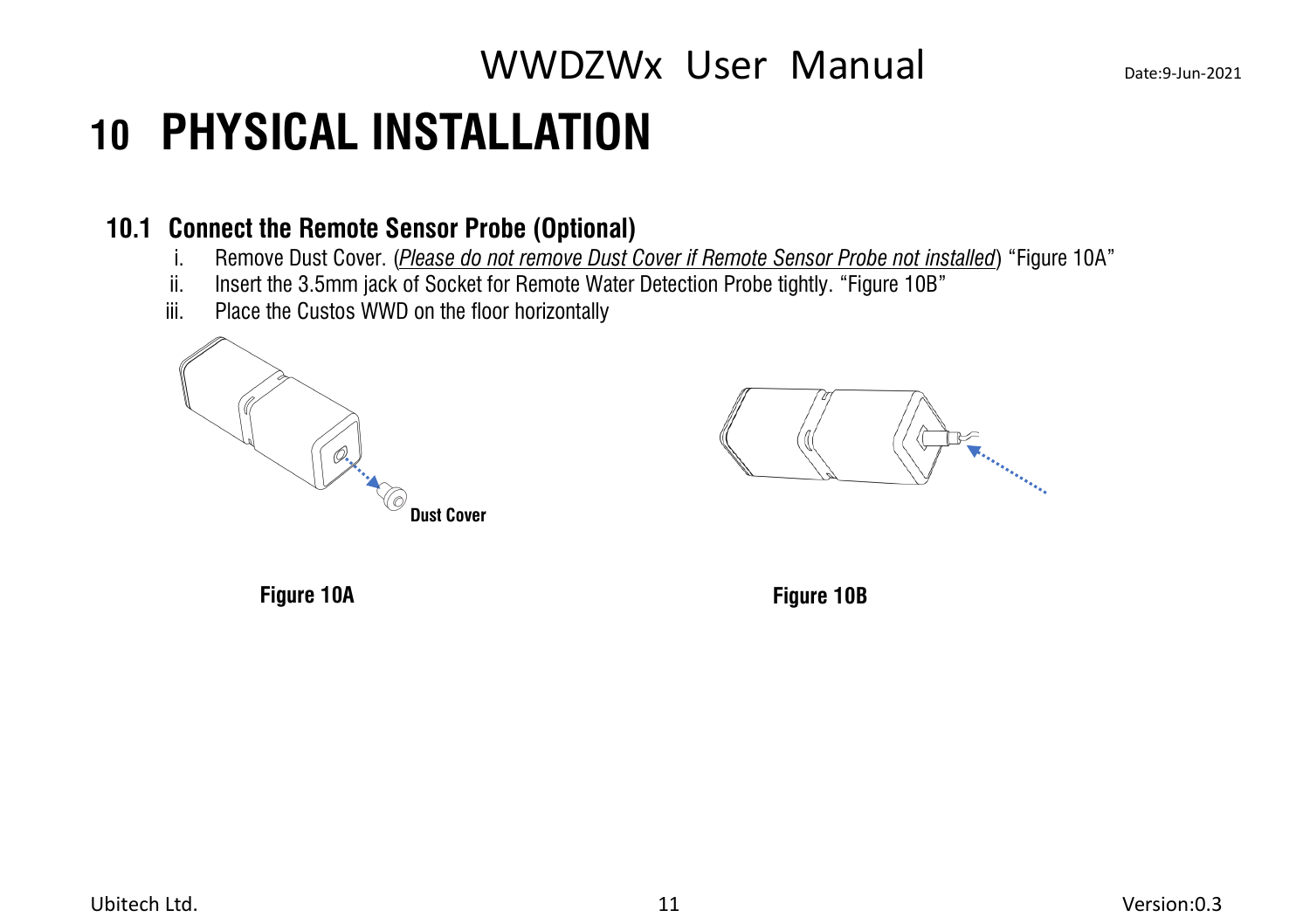## <span id="page-15-0"></span>**11 USER INTERFACE BEHAVIORS**

#### **11.1 Event status**

<span id="page-15-1"></span>Below table shows simple UI Event status result,

| Event            |            | <b>Action</b>       | <b>LED</b>          | <b>Buzzer Sound</b> | <b>Remark</b>                                              |
|------------------|------------|---------------------|---------------------|---------------------|------------------------------------------------------------|
| Completed / Okay |            | n/a                 | Green flash x2      | 2 times             | Event executed without problem / will go to next step      |
| Fail             |            | n/a                 | Red flash x3        | 3 times             | Event failed and will stop to execute next step            |
| <b>Timeout</b>   |            | n/a                 | Red flash x2        | 2 times             | Event timeout and will stop to execute next step           |
| Waked up         | Standalone | After triggered by  | Yellow ON x1        | 1 time              | Waked up and 3-Axial sensor is ready. In Standalone mode.  |
|                  | Network    | 3-Axial sensor      | Green ON x1         | l time              | Waked up and 3-Axial sensor is ready. In Mesh Network Mode |
| <b>Device</b>    | Shipping   | Triggering Built-in | Yellow x1 @ Sec     | n/a                 | Device is in Shipping Mode; all functions are disabled     |
| Mode             | Normal     | Sensor Probe        | Red x1 $\varpi$ Sec | 1 time $@$ second   | Device is in Normal Mode; all functions are enabled        |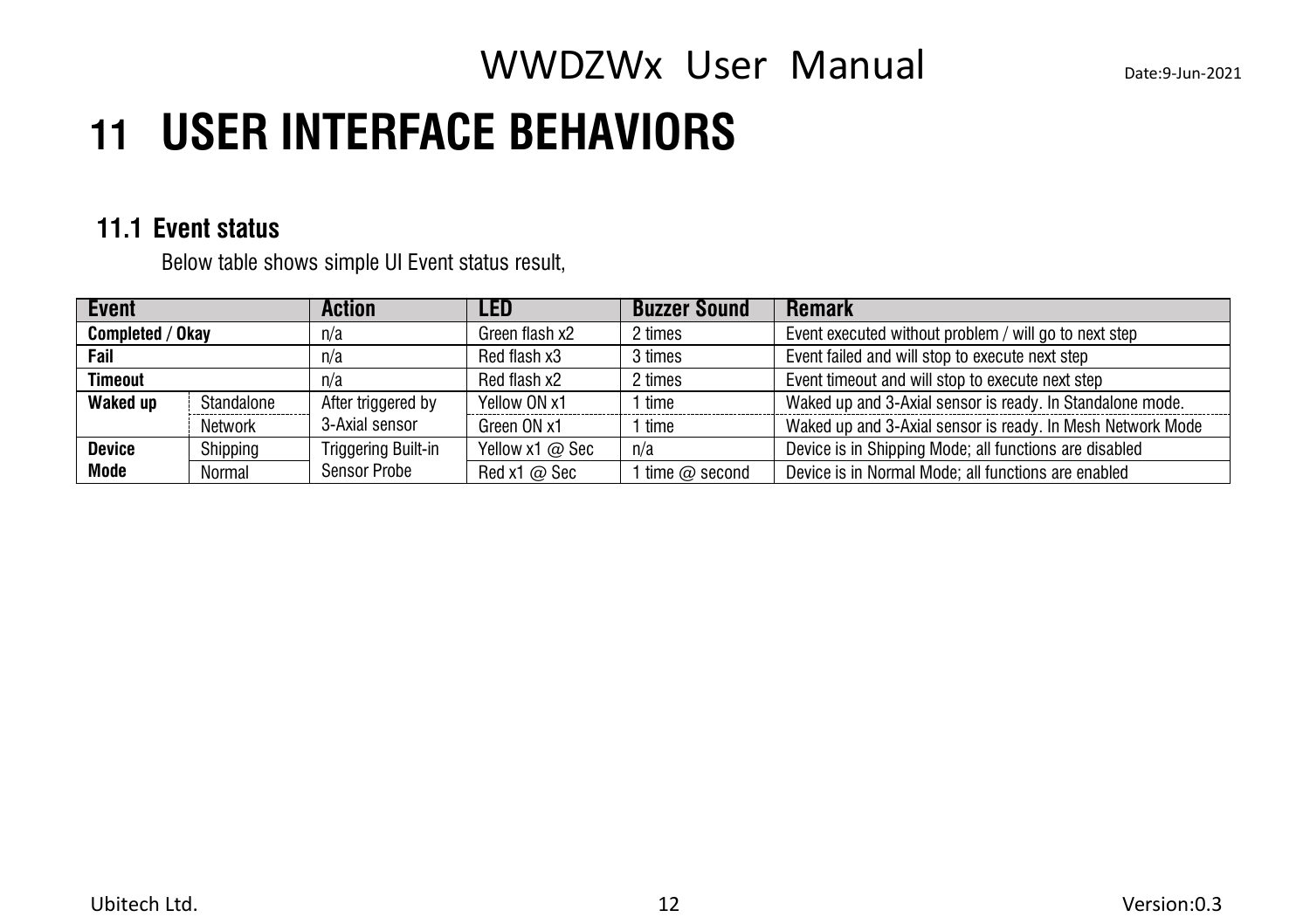## <span id="page-16-0"></span>**12 SETUP Z-WAVE NETWORK**

### **12.1 Check Network Status**

- <span id="page-16-1"></span>- By default, Custos WWD does not belong to any Z-Wave Network, before adding WWD into Z-Wave Network,you have to make sure Custos WWD is in Standalone Mode, otherwise you have to perform Factory Default Reset refer to 12.4,
- To check the Network Status of Custos, just trigger Built-in Water Leak Sensor 2 seconds and result as below
	- i. In Standalone Mode: the YELLOW LED will be lighted ON;
	- ii. In Network Mode: the RED LED will be lighted ON "after included to any Z-Wave Network, Water Alarm will be enabled as normal function.

### **12.2 Add Custos WWD into Z-Wave Network**

- <span id="page-16-2"></span>- Custos WWD supports Security 2 Command Class while a Security S2 enabled controller is needed. It supports SmartStart and Classic Inclusion;
- For adding Custos WWD into Z-Wave Network, end-user can use SmartStart for Inclusion.

#### **12.2.1 SmartStart:**

- To enable SmartStart, below methods can be used, please also refer to Gateway's user manual:
	- i. Scan the Z-Wave QR Code or entering PIN Code or DSK String into S2 Enabled Gateway, please refer to item 16.11 SmartStart Labeling, "The QR Code with Full SDK String is printed on packing box";
	- ii. Re-install the battery then SmartStart will be enabled automatically.

#### **12.2.2 Classic Inclusion / Add Device:**

- To enable Classic Inclusion:
	- i. Set your Z-Wave Gateway into Inclusion Mode / Add Device processing;
	- ii. Trigger Built-in Water Leak Sensor for 2 Seconds;
	- iii. 2 x Buzzer Sound and 2 GREEN LED ON UI to confirm enter into Inclusion Mode;
	- iv. YELLOW LED will be flashing when Inclusion is processing.

Ubitech Ltd. 13 Version:0.3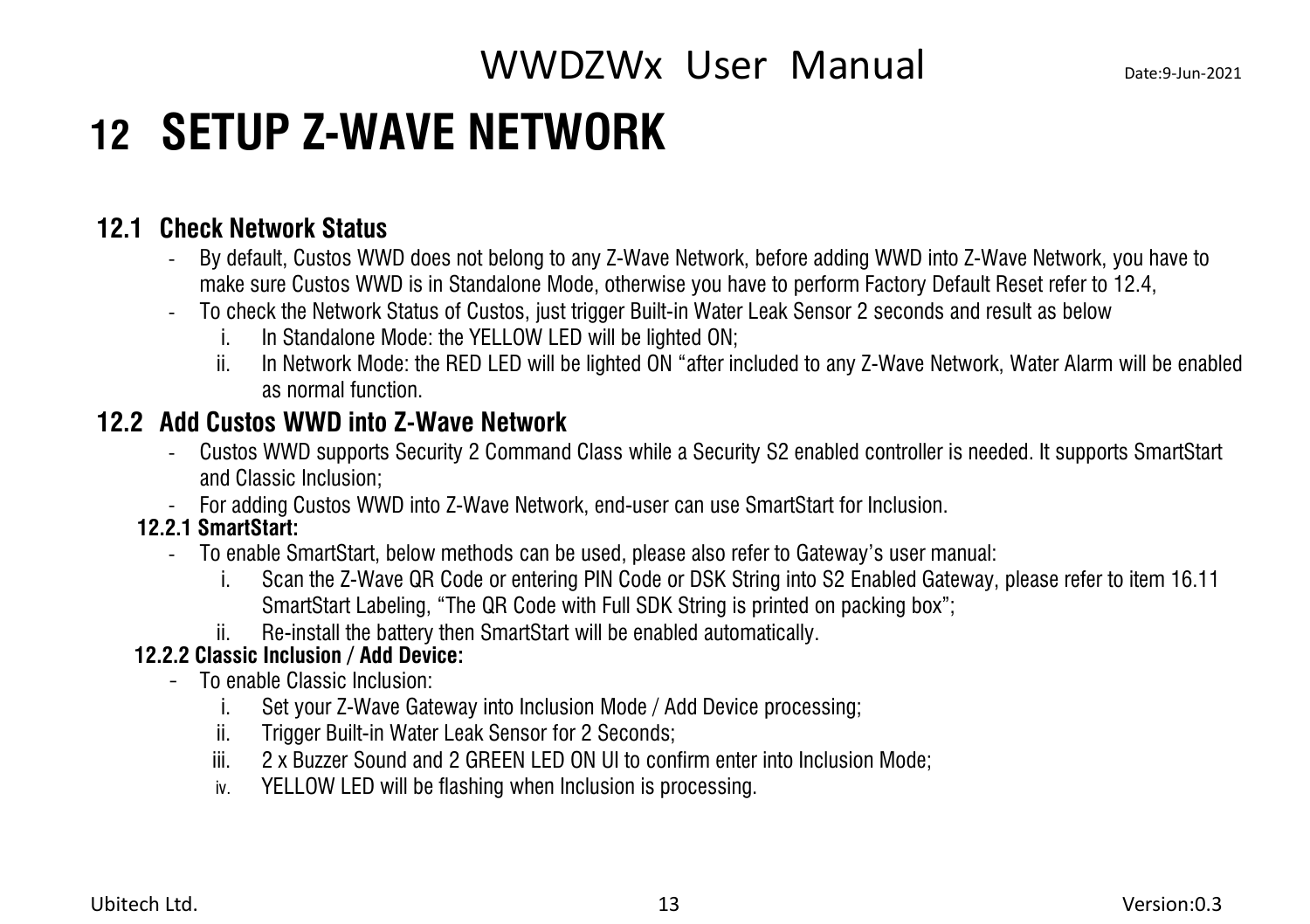### **12.3 Remove Custos WWD from Z-Wave Network**

- <span id="page-17-0"></span>- To Remove Custos WWD from Z-Wave Network,Use Gesture Recognition
	- i. Set your Z-Wave Gateway into Exclusion Mode / Remove Device processing;
	- ii. Shaking Custos WWD in Vertical / Horizontal to wake up it until get 1x Buzzer Sound & 1x GREEN LED ON:
	- iii. Then stop shaking it, leave WWD on the table in Horizontal position as Figure 12A;
	- iv. Wait for Position Recognition confirmation UI with Buzzer Sounds & GREEN LED flashing 2 times "Event success UI";
	- v. While GREEN & RED LED are flashing alternative for Gesture Recognition then turn Custos WWD from Horizontal to Vertical position "90°"and stick close to table surface as Figure 12B;
	- vi. Wait for Gesture Recognition configuration UI with Buzzer Sounds & GREEN LED flashing 2 times "Event success UI" for completion.



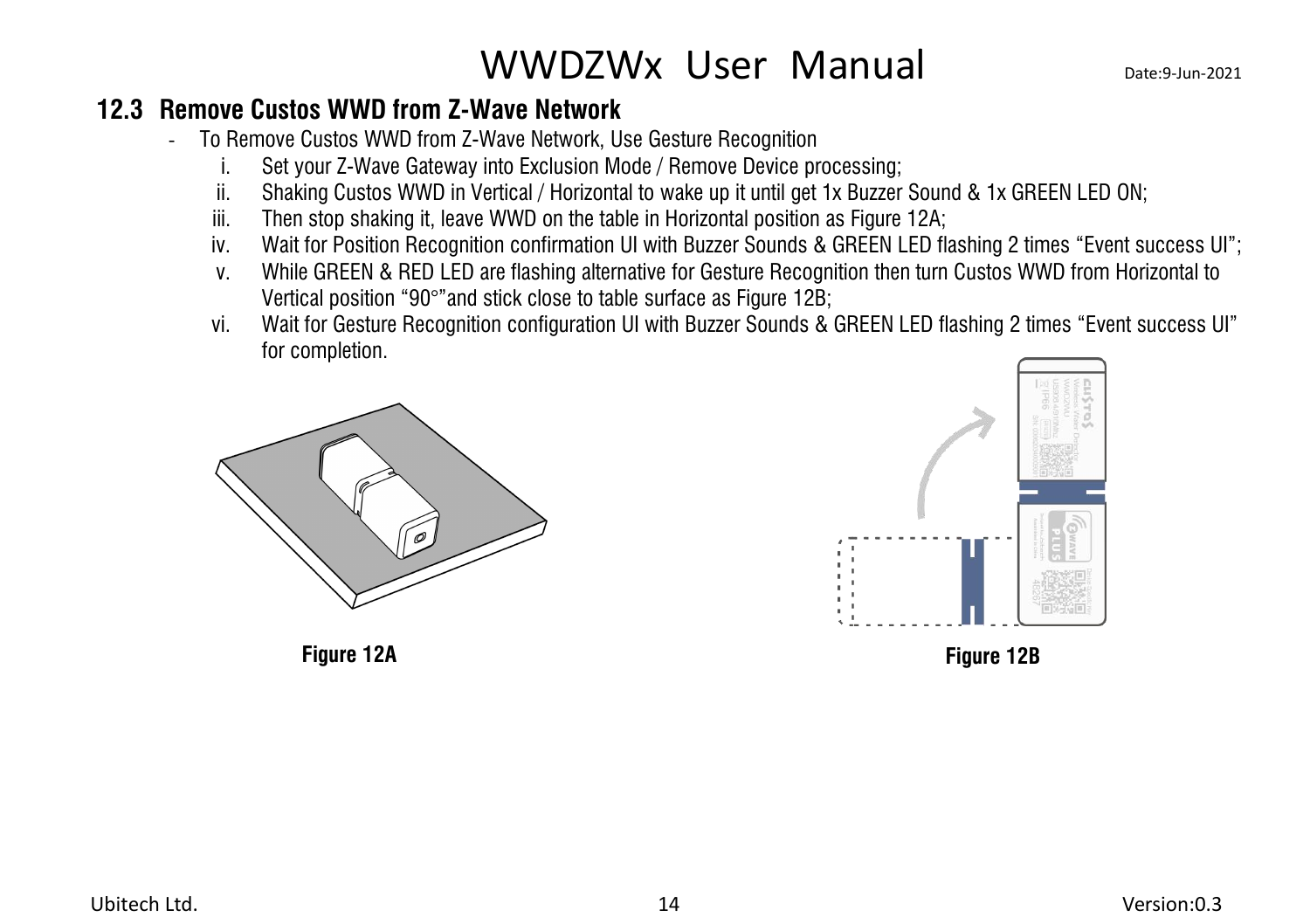### <span id="page-18-0"></span>**12.4 Factory Default Reset**

- **End-user can perform Factory Default Reset when you met below things and it will involve gateway in Exclusion / Remove device operation,**
- i. The WWD lost connection permanent or no longer be paired with Z-Wave Network or controller;
- ii. Re-include WWD with other Z-Wave Network without perform exclusion with previous Z-Wave Network;
- iii. To exclude the WWD from Z-Wave Network and then re-include into Z-Wave Network.
- Please note that once WWD performed Factory Default Reset, all setting will be restored to Factory Default as below.
	- i. Remove the WWD from Z-Wave Network and reset the node ID,
	- ii. Restore Association Group to default,
	- iii. Restore the configuration settings to the default.
- **To perform Factory Default Reset as following steps – Only works in Mesh Network Mode**
	- i. Shaking Custos WWD in Vertical / Horizontal to wake up it until get 1x Buzzer Sound & 1x GREEN LED ON;
	- ii. Then stop shaking it, leave WWD on the table in Horizontal position as Figure 12C;
	- iii. Wait for Position Recognition confirmation UI with Buzzer Sounds & GREEN LED flashing 2 times "Event success UI";
	- iv. While GREEN & RED LED are flashing alternative for Gesture Recognition then roll Custos WWD in one complete turn "360°"and stick close to table surface as Figure 12D;
	- v. Wait for Gesture Recognition configuration UI with Buzzer Sounds & GREEN LED flashing 2 times "Event success UI";
	- vi. Then WWD will perform soft reset after GREEN LED is flashing for 2 seconds;
	- vii. After soft reset with RED LED & Buzzer Sound x1 to finished Factory Default Reset action then SmartStart also will be activated.



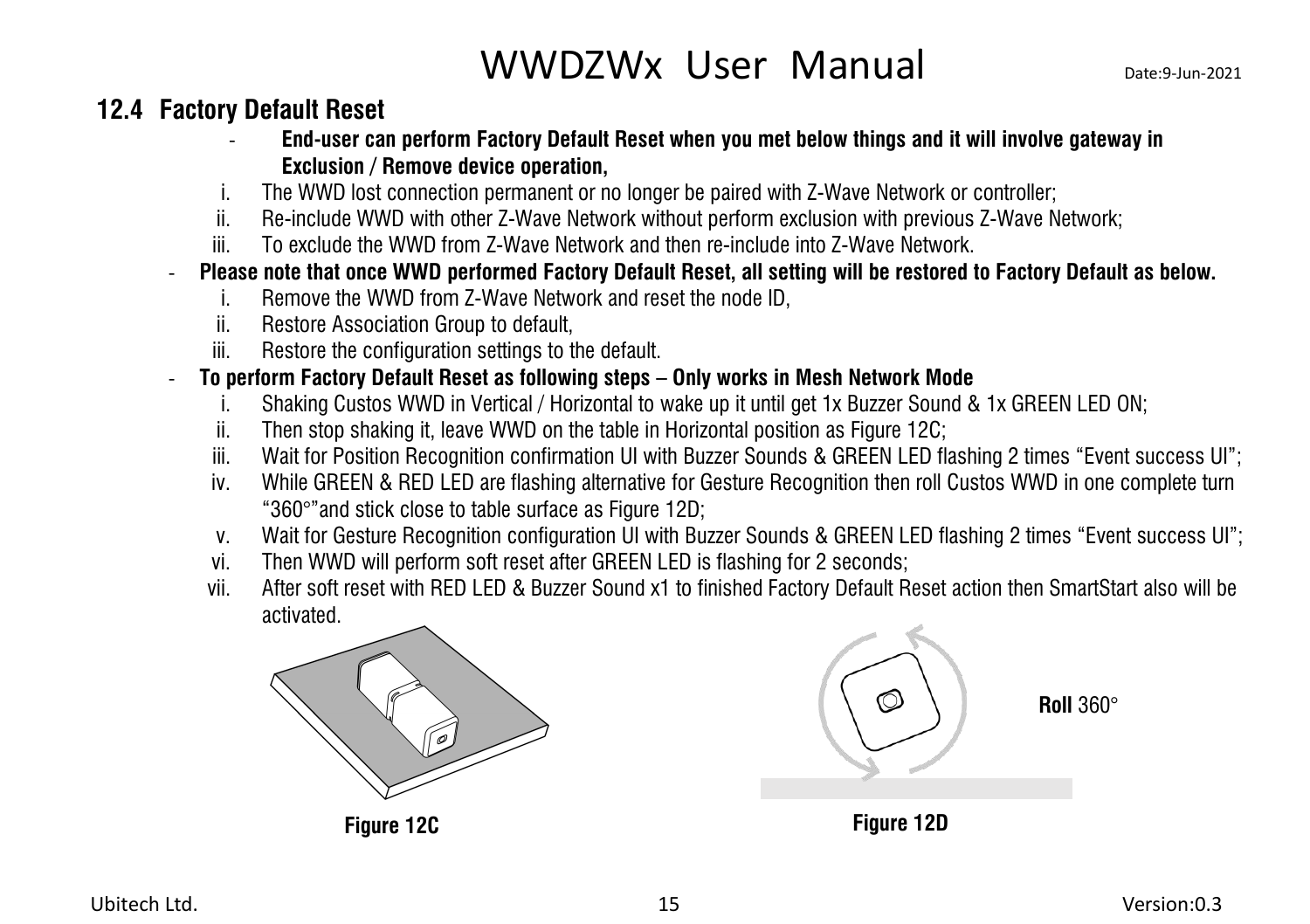## <span id="page-19-0"></span>**13 NOTIFICATION & BATTERY REPORT**

#### **13.1 Notification Report & Battery Report**

- <span id="page-19-1"></span>13.1.1 The Notification report will be sent to Gateway after waked up every time, it can through Wake up CC setting "Refer to item 16.7" or through 3-Axial Action Sensor,
	- To send out Notification by 3-Axial Action Sensor as following steps:
		- i. Shaking Custos WWD in Vertical / Horizontal to wake up it until get 1x Buzzer Sound & 1x GREEN LED ON;
		- ii. Then stop shaking WWD then wait for timeout in 10 seconds;
		- iii. After time out then WWD will send out Notification & Battery Report then it will go to sleep mode.
- 13.1.2 Battery will be sent to Gateway as following conditions,
	- By default, the Battery report will be sent out when every 10% change, "Refer to Parameter #0x20 Battery Level Change Auto Report of item 16.10 Configuration CC" and it wake up every time "Refer to Wake up interval setting of item 16.7".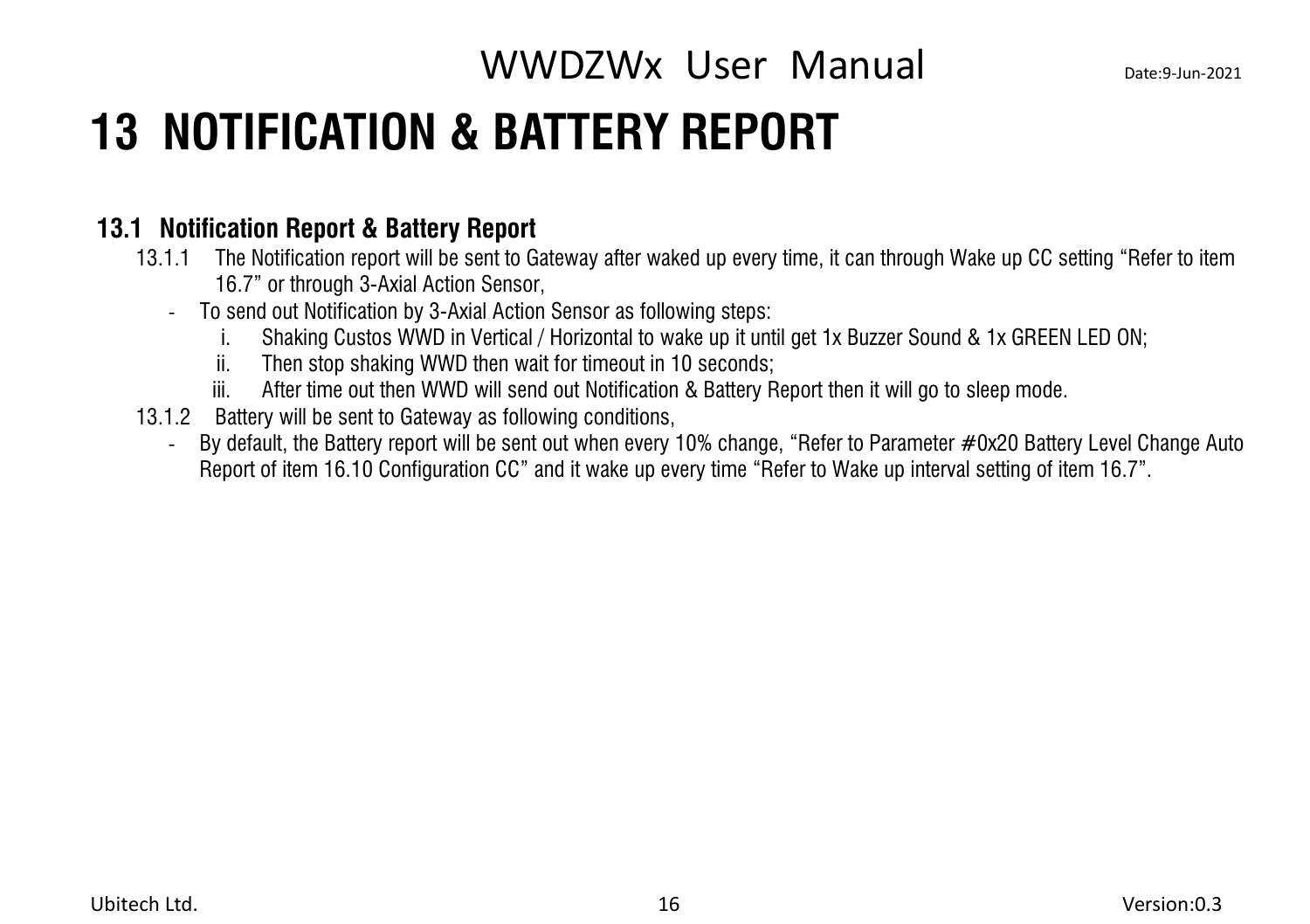## <span id="page-20-0"></span>**14 WATER LEAK DETECTION & ALARM**

#### **14.1 Water Leak Detection & Alarm**

- <span id="page-20-1"></span>- Custos WWD can report Water Leak by Built-in & Remote Water Detection Probe through Notification CC;
- Built-in Water Leak Alarm Sends to Association Group 2;
- <span id="page-20-2"></span>- Remote Water Leak Alarm Sends to Association Group 3.

#### **14.2 Water Leak Alarm Cancellation**

- Water Leak Alarm Cancellation action sets Basic SET to Associated Group and it can be configured with Configuration CC,
	- i. Built-in Water Detection Probe sends Basic SET to Association Group 2;
	- ii. Remote Water Detection Probe sends Basic SET to Association Group 3.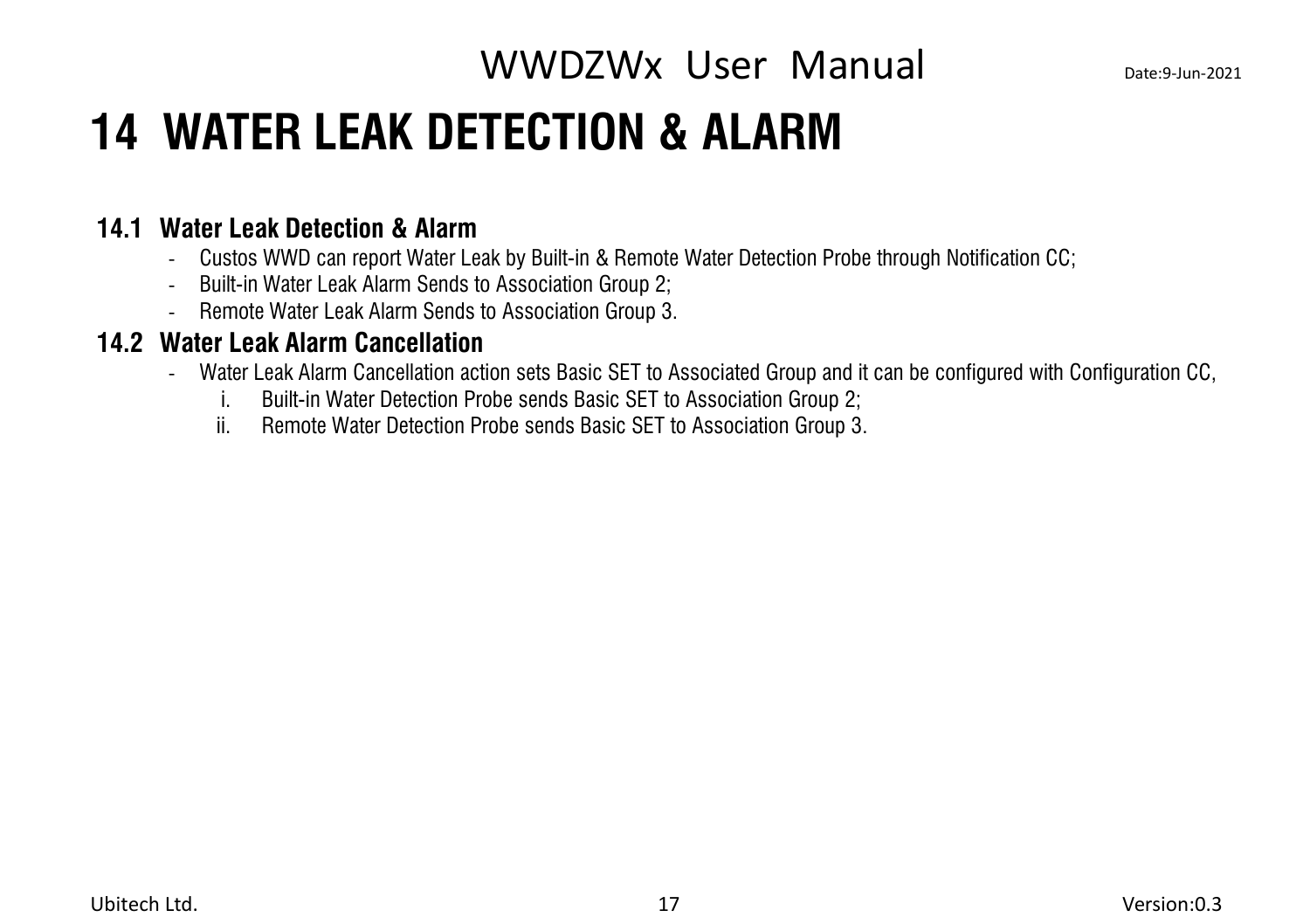## <span id="page-21-0"></span>**15 TEMPERATURE REPORT**

### **15.1 Temperature Report**

- <span id="page-21-1"></span>- By default setting of wake-up interval is 2 hours, Custos WWD will wake up every 2 hours "Please refer to item 16.7" and it sends temperature report to Gateway if the temperature is changed every 1°C or 4°F "Refer to item 16.10 – 0x31 Temperature Level Change to auto report",
- The Heat Alarm "Overheat and Underheat" also will send to Gateway atwake-up every time, once the Overheat or Underheat is detected, regarding the Overheat and Underheat setting with Configuration CC "Please refer to item 16.10",
- Custos WWD reports to gateway the temperature unit  $\degree$ F in US version and  $\degree$ C for other frequency versions.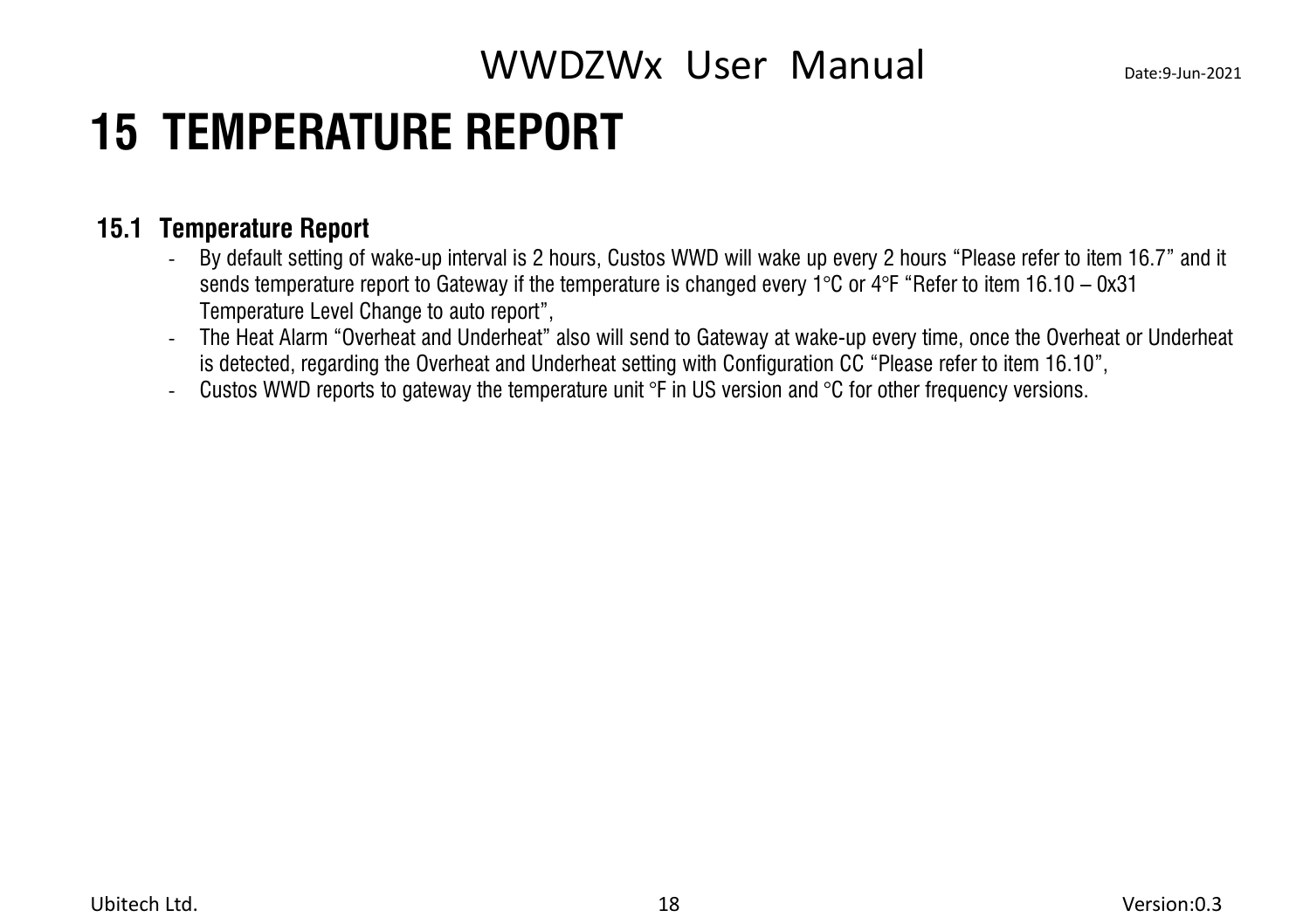## <span id="page-22-0"></span>**16 Z-WAVE SOFTWARE DEFINITIONS**

#### <span id="page-22-1"></span>**16.1 Z-Wave Plus Info**

| Parameter           | alue                                                         |
|---------------------|--------------------------------------------------------------|
| Z-Wave Plus Version |                                                              |
| Role Type           | 0x06 (ZWAVEPLUS INFO REPORT ROLE TYPE SLAVE SLEEP REPORTING) |
| Node Type           | 0x00 (ZWAVEPLUS INFO REPORT NODE TYPE ZWAVEPLUS NODE)        |
| Installer Icon Type | 0x0C05 (ICON TYPE SPECIFIC SENSOR NOTIFICATION WATER ALARM)  |
| User Icon Type      | 0x0C05 (ICON TYPE SPECIFIC SENSOR NOTIFICATION WATER ALARM)  |

### <span id="page-22-2"></span>**16.2 Version CC**

| <b>Parameter</b>               | <b>Value</b>                              |
|--------------------------------|-------------------------------------------|
| Z-Wave Protocol Library Type   | 0x03                                      |
| <b>7-Wave Protocol Version</b> | 0x07                                      |
| Z-Wave Protocol Sub Version    | 0x0E                                      |
| Firmware 0 Version             | 0x02 - Z-Wave Chip Major Firmware Version |
| Firmware 0 Sub Version         | 0x00 - Z-Wave Chip Minor Firmware Version |
| <b>Hardware Version</b>        | 0x01                                      |
| Number of firmware targets     | 0x00                                      |

#### <span id="page-22-3"></span>**16.3 Manufacturer Specific**

| <b>Parameter</b>  | Value |
|-------------------|-------|
| Manufacturer ID 1 | 0x02  |
| Manufacturer ID 2 | 0x70  |
| Product Type ID 1 | 0x02  |
| Product Type ID 2 | 0x01  |
| Product ID 1      | 0x01  |
| Product ID 2      | 0x0B  |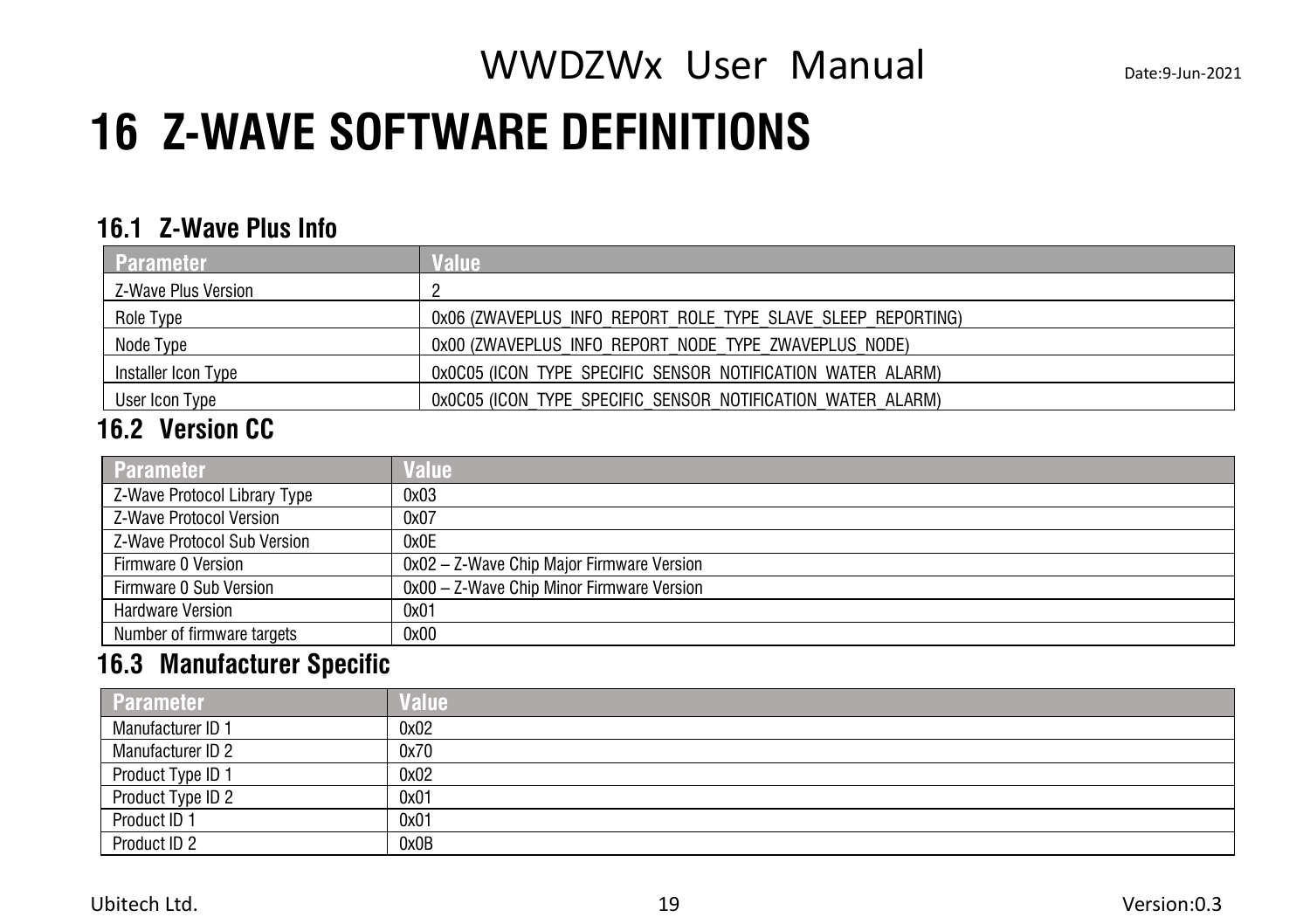#### <span id="page-23-0"></span>**16.4 Notification CC**

| <b>Notification Type</b> |      | <b>Notification Events / State</b> |      | <b>Description</b>                                           |
|--------------------------|------|------------------------------------|------|--------------------------------------------------------------|
| Heat Alarm               | 0x04 | State idle<br>0x00                 |      | Notification value for the state variable going to idle (V5) |
|                          |      |                                    | 0x02 | No Location Support Event                                    |
|                          |      | Overheat detected                  |      |                                                              |
|                          |      | Underheat detected                 | 0x06 | No Location Support Event                                    |
| Water Alarm              | 0x05 | State idle                         | 0x00 | Notification value for the state variable going to idle (V5) |
|                          |      | Water leak detected                | 0x02 | No Location Support Event                                    |
| Power                    | 0x08 | State idle                         | 0x00 | Notification value for the state variable going to idle (V5) |
| Management               |      | Battery fluid is low               | 0x11 |                                                              |

### <span id="page-23-1"></span>**16.5 Indicator CC**

| <b>Parameter</b> |                                            |
|------------------|--------------------------------------------|
| Indicator ID     | $0x50 = (Node Identity)$                   |
| Property ID      | $0x03 = (On/Off Periods)$                  |
|                  | $0x04 = (On/Off Cycles)$                   |
|                  | $0x05 = (On time within an On/Off period)$ |

### **16.6 Basic CC Mapping of Water WWD**

<span id="page-23-2"></span>Basic Command Class does not map to any Command Class

### **16.7 Wake Up CC**

<span id="page-23-3"></span>Wake Up Interval Capabilities Report

| <b>Parameter</b>                   | Value    | <b>Time</b>              |
|------------------------------------|----------|--------------------------|
| Min Wake Up Interval (Seconds)     | 0x000014 | 20 Seconds               |
| Max Wake Up Interval (Seconds)     | 0x015180 | 86400 Seconds (24 Hours) |
| Default Wake Up Interval (Seconds) | 0x001C20 | 7200 Seconds (2 Hours)   |
| Wake Up Interval Step (Seconds)    | 0x000014 | 20 Seconds               |
|                                    |          |                          |
|                                    |          |                          |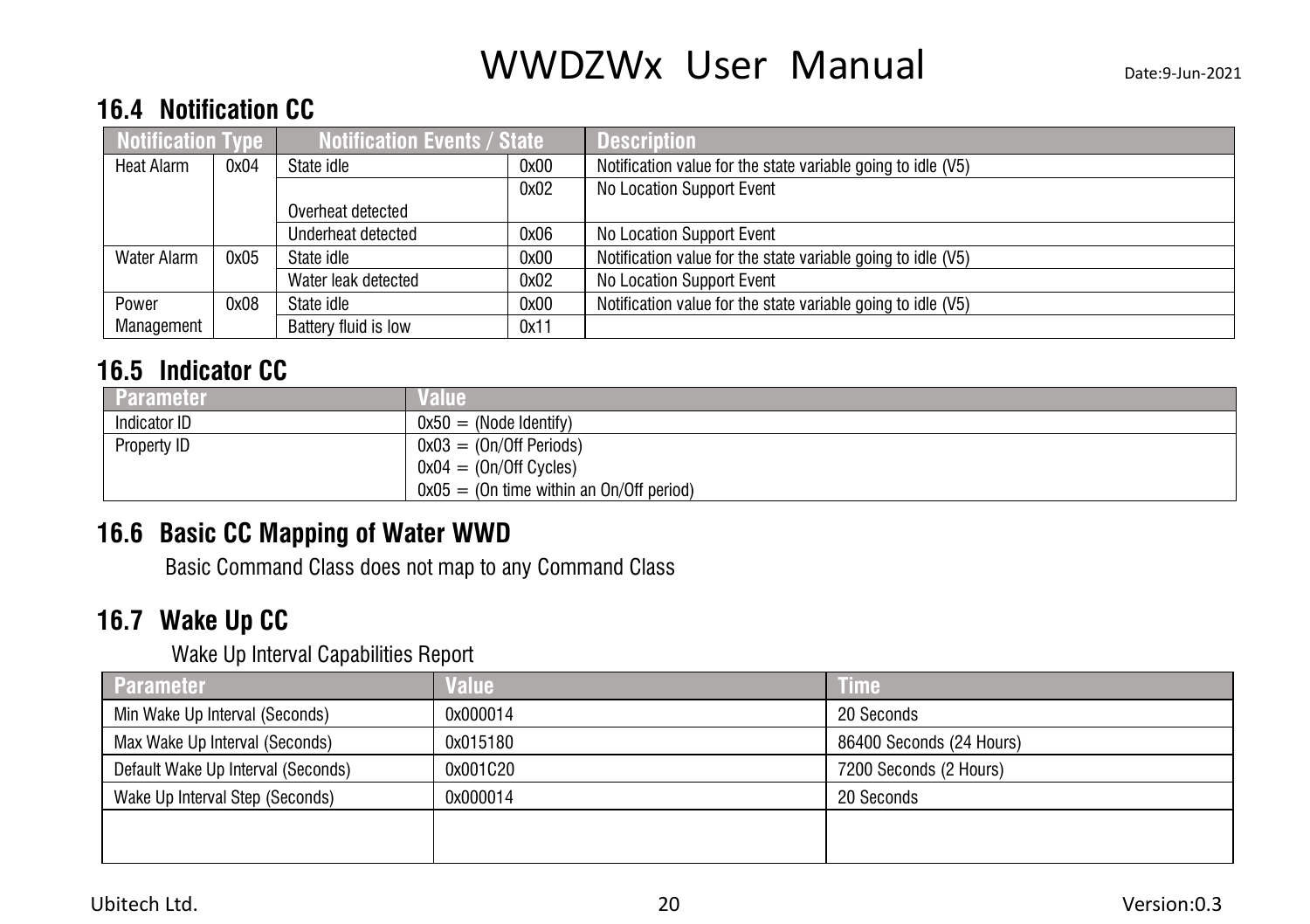### <span id="page-24-0"></span>**16.8 Association Group Info (AGI)**

| <b>Association</b><br>Group | <b>Name</b>                                   | Node<br><b>Count</b> | <b>Function</b>                                                                                                                                                                                                                                                                                                                                                                                                                                                                                                                                                                                                                                                                |
|-----------------------------|-----------------------------------------------|----------------------|--------------------------------------------------------------------------------------------------------------------------------------------------------------------------------------------------------------------------------------------------------------------------------------------------------------------------------------------------------------------------------------------------------------------------------------------------------------------------------------------------------------------------------------------------------------------------------------------------------------------------------------------------------------------------------|
|                             | Lifeline                                      | 5                    | Device Reset Locally Notification<br><b>Sensor Binary Report</b><br><b>Indicator Report</b><br>Sensor Multilevel Report - Temperature "Temperature level change auto report will be sent after wake up<br>every time based on Configuration Parameter 0x31 Setting."<br><b>Battery Report</b><br>Heat Alarm Notification Report (0x04)<br>$0x00 =$ State idle<br>$0x02 = 0$ verheat – no location support -<br>$0x06 =$ Underheat – no location support<br>Water Alarm Notification Report (0x05)<br>$0x00 =$ State idle<br>$0x02 =$ Water leak detected – no location support<br>Power Management Notification (0x08)<br>$0x00 =$ State Idle<br>$0x11 =$ Battery Fluid is low |
|                             | <b>Built-in Leak</b><br><b>Sensor Probe</b>   | 5                    | <b>Basic Set</b><br>$0x00 = IDEL / CANCEL$ (Based on Configuration Parameter $0x41$ Setting)<br>$OxFF = TRIGGERED$ (Based on Configuration Parameter $Ox40$ Setting)                                                                                                                                                                                                                                                                                                                                                                                                                                                                                                           |
| 3                           | <b>Remote Water</b><br><b>Detection Probe</b> | 5                    | <b>Basic Set</b><br>$0x00 =$ IDEL / CANCEL (Based on Configuration Parameter 0x43 Setting)<br>OxFF = TRIGGERED (Based on Configuration Parameter 0x42 Setting)                                                                                                                                                                                                                                                                                                                                                                                                                                                                                                                 |
|                             | Overheat Alarm                                | 5                    | <b>Basic Set</b><br>$0x00 = IDEL / CANCEL$ (Based on Configuration Parameter 0x45 Setting)<br>$OxF = TRIGGERED$ (Based on Configuration Parameter $Ox44$ Setting)                                                                                                                                                                                                                                                                                                                                                                                                                                                                                                              |
| 5                           | <b>Underheat Alarm</b><br>(Freeze)            | 5                    | <b>Basic Set</b><br>$0x00 = IDEL / CANCEL$ (Based on Configuration Parameter $0x47$ Setting)<br>$OxFF = TRIGGERED$ (Based on Configuration Parameter $Ox46$ Setting)                                                                                                                                                                                                                                                                                                                                                                                                                                                                                                           |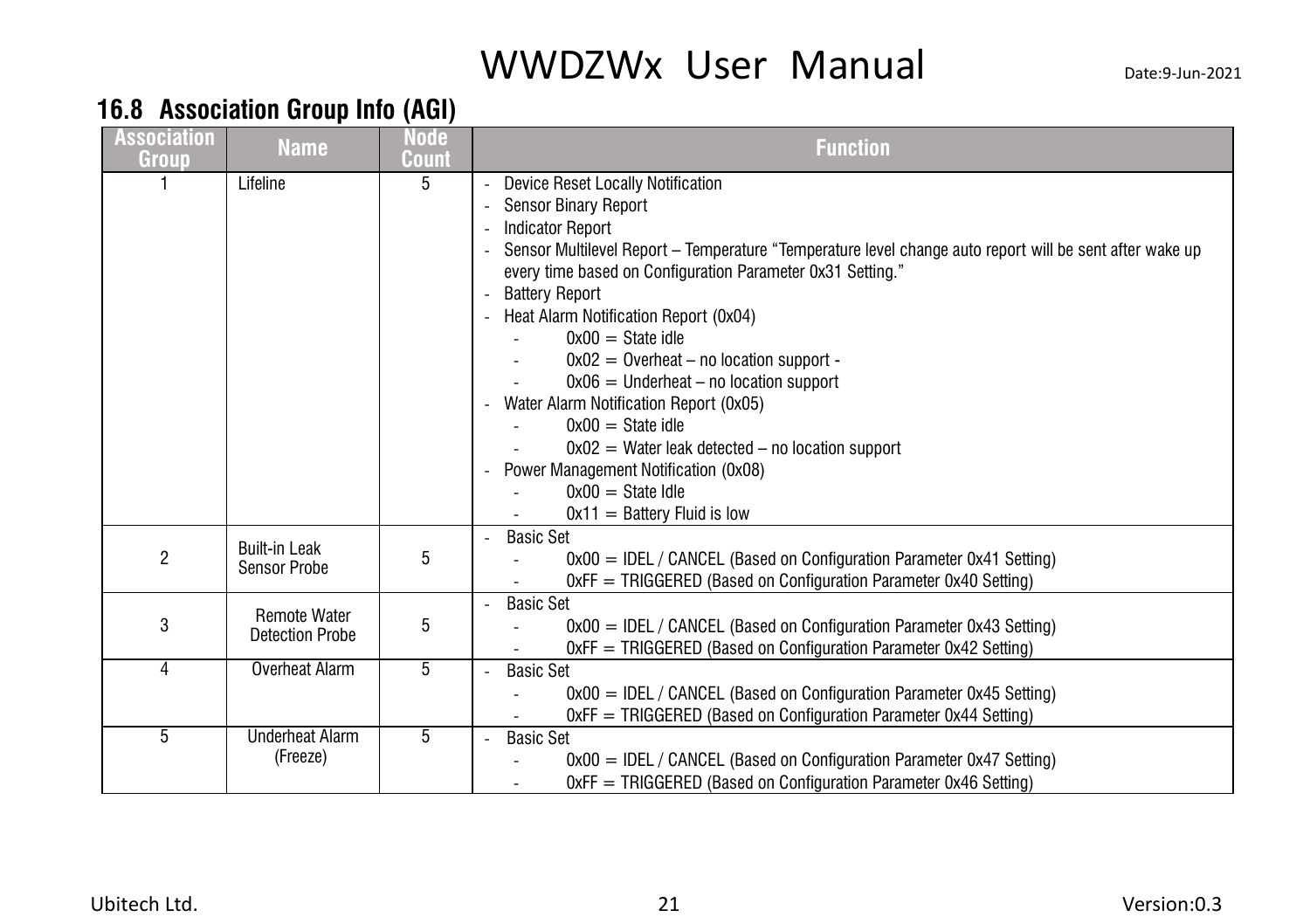### <span id="page-25-0"></span>**16.9 Supported Command Classes In NIF**

| <b>Command Class</b>            | <b>Version</b> | <b>Not added</b> | Non-s <del>ecure</del> | <b>Security 2 added</b> |               |
|---------------------------------|----------------|------------------|------------------------|-------------------------|---------------|
|                                 |                |                  | added                  | <b>Non-Secure</b>       | <b>Secure</b> |
| ZWAVEPLUS INFO                  | 2              | Support          | Support                | Support                 | $---$         |
| <b>SENSOR BINARY</b>            | 2              | Support          | Support                | $- - -$                 | Support       |
| <b>ASSOCIATION</b>              | 3              | Support          | Support                | $\frac{1}{2}$           | Support       |
| MULTI CHANNEL ASSOCIATION       |                | Support          | Support                | $\qquad \qquad -$       | Support       |
| ASSOCIATION GRP INFO            | 3              | Support          | Support                | $\sim$ $\sim$           | Support       |
| NOTIFICATION                    | 8              | Support          | Support                | $\frac{1}{2}$           | Support       |
| <b>TRANSPORT SERVICE</b>        | 2              | Support          | Support                | Support                 | $-$           |
| <b>VERSION</b>                  | 3              | Support          | Support                | $\sim$ $\sim$           | Support       |
| MANUFACTURER SPECIFIC           | 2              | Support          | Support                | $\qquad \qquad -$       | Support       |
| DEVICE RESET LOCALLY            |                | Support          | Support                | $\qquad \qquad -$       | Support       |
| <b>INDICATOR</b>                | 3              | Support          | Support                | $\frac{1}{2}$           | Support       |
| <b>POWERLEVEL</b>               |                | Support          | Support                | $\sim$ $\sim$           | Support       |
| <b>SECURITY</b>                 |                | Support          | Support                | Support                 | $---$         |
| <b>SECURITY 2</b>               |                | Support          | Support                | Support                 | $- - -$       |
| <b>SUPERVISION</b>              |                | Support          | Support                | Support                 | $- - -$       |
| FIRMWARE UPDATE MD              | 5              | Support          | Support                | $\sim$ $\sim$           | Support       |
| SENSOR MULTILEVEL - Temperature | 11             | Support          | Support                | $\sim$ $\sim$           | Support       |
| <b>CONFIGURATION</b>            |                | Support          | Support                | $\qquad \qquad \cdots$  | Support       |
| <b>APPLICATION STATUS</b>       |                | Support          | Support                | $\qquad \qquad -$       | Support       |
| <b>WAKE UP</b>                  | 2              | Support          | Support                |                         | Support       |
| <b>BATTERY</b>                  |                | Support          | Support                | $\frac{1}{2}$           | Support       |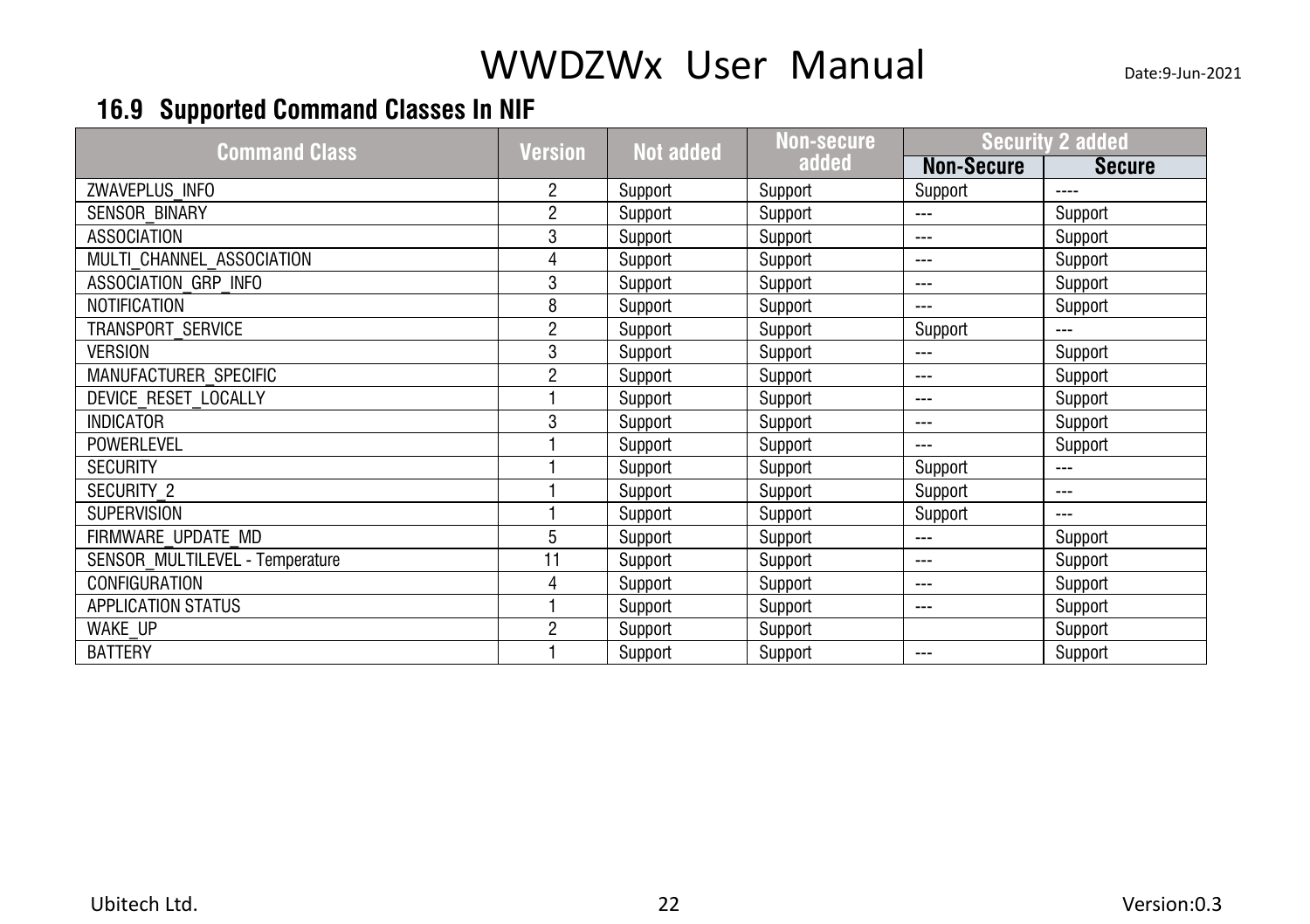#### **16.10 Configuration CC**

<span id="page-26-0"></span>- Note: No Bulk Support equals to True. It will return an Application Rejected Request Command when receiving Configuration Bulk Set or Get (if received without Supervision encapsulation). It will reset all its configuration parameters if either manually reset to factory default or receives a Configuration Default Reset Command. It will NOT modify or reset any configuration parameter when being included or excluded of a Z-Wave network.

|                    |                                            | <b>Sensor Function</b>                                                                                                      |                                                                                               |           |  |  |  |
|--------------------|--------------------------------------------|-----------------------------------------------------------------------------------------------------------------------------|-----------------------------------------------------------------------------------------------|-----------|--|--|--|
| Parameter No.      | 0x10(16)                                   |                                                                                                                             |                                                                                               |           |  |  |  |
| Name               | <b>Sensors Function Set</b>                |                                                                                                                             |                                                                                               |           |  |  |  |
| Info               | Sensors Function Enable / Disable          |                                                                                                                             |                                                                                               |           |  |  |  |
| <b>Properties</b>  | <b>Size</b>                                | Byte                                                                                                                        | <b>Min Value</b><br>0x00(0)                                                                   |           |  |  |  |
|                    | <b>Format</b>                              | <b>Bit Field</b>                                                                                                            | <b>Max Value</b>                                                                              | 0x0F (15) |  |  |  |
|                    | <b>Read only</b>                           | False                                                                                                                       | <b>Default Value</b>                                                                          | 0x0F (15) |  |  |  |
|                    | <b>Altering capabilities</b>               | False                                                                                                                       | <b>Advanced</b>                                                                               | False     |  |  |  |
| <b>Description</b> |                                            | Water Leak Probes & Temperature Function Set Disable / Enable * (Default all enabled)                                       |                                                                                               |           |  |  |  |
|                    | Value                                      | <b>Function</b>                                                                                                             |                                                                                               |           |  |  |  |
|                    | Bit 0                                      |                                                                                                                             | Built-in Water Detection Probe * (Default Enabled)                                            |           |  |  |  |
|                    | Bit 1                                      | Remote Water Detection Probe * (Default Enabled)                                                                            |                                                                                               |           |  |  |  |
|                    | Bit 2                                      | Overheat Detection * (Default Enabled)                                                                                      |                                                                                               |           |  |  |  |
|                    | Bit 3                                      | Freeze Detection *(Default Enabled)                                                                                         |                                                                                               |           |  |  |  |
| Parameter No.      | 0x11(17)                                   |                                                                                                                             |                                                                                               |           |  |  |  |
| Name               | <b>Water Leak Cancellation Basic SET</b>   |                                                                                                                             |                                                                                               |           |  |  |  |
| Info               | Water Leak Probes Cancellation for AG2 AG3 |                                                                                                                             |                                                                                               |           |  |  |  |
| <b>Properties</b>  | <b>Size</b>                                | Byte                                                                                                                        | <b>Min Value</b>                                                                              | 0x00(0)   |  |  |  |
|                    | <b>Format</b>                              | Enumerated                                                                                                                  | <b>Max Value</b>                                                                              | 0x01(1)   |  |  |  |
|                    | <b>Read only</b>                           | False                                                                                                                       | <b>Default Value</b>                                                                          | 0x01(1)   |  |  |  |
|                    | <b>Altering capabilities</b>               | False                                                                                                                       | <b>Advanced</b>                                                                               | False     |  |  |  |
| <b>Description</b> |                                            | Configure Water Leak Cancellation Basic SET for Built-in (AG2) / Remote Sensor (AG3) Probes, related parameters 0x41 & 0x43 |                                                                                               |           |  |  |  |
|                    | Value                                      | <b>Function</b>                                                                                                             |                                                                                               |           |  |  |  |
|                    | 0x00(0)                                    |                                                                                                                             | Send Basic SET when Water Alarm Cancelled "Either" Built-in "or" Remote Water Detection Probe |           |  |  |  |
|                    | $\overline{0x01}$ (1)                      |                                                                                                                             | Send Basic SET when Water Alarm Cancelled Built-in "And" Remote Water Detection Probe         |           |  |  |  |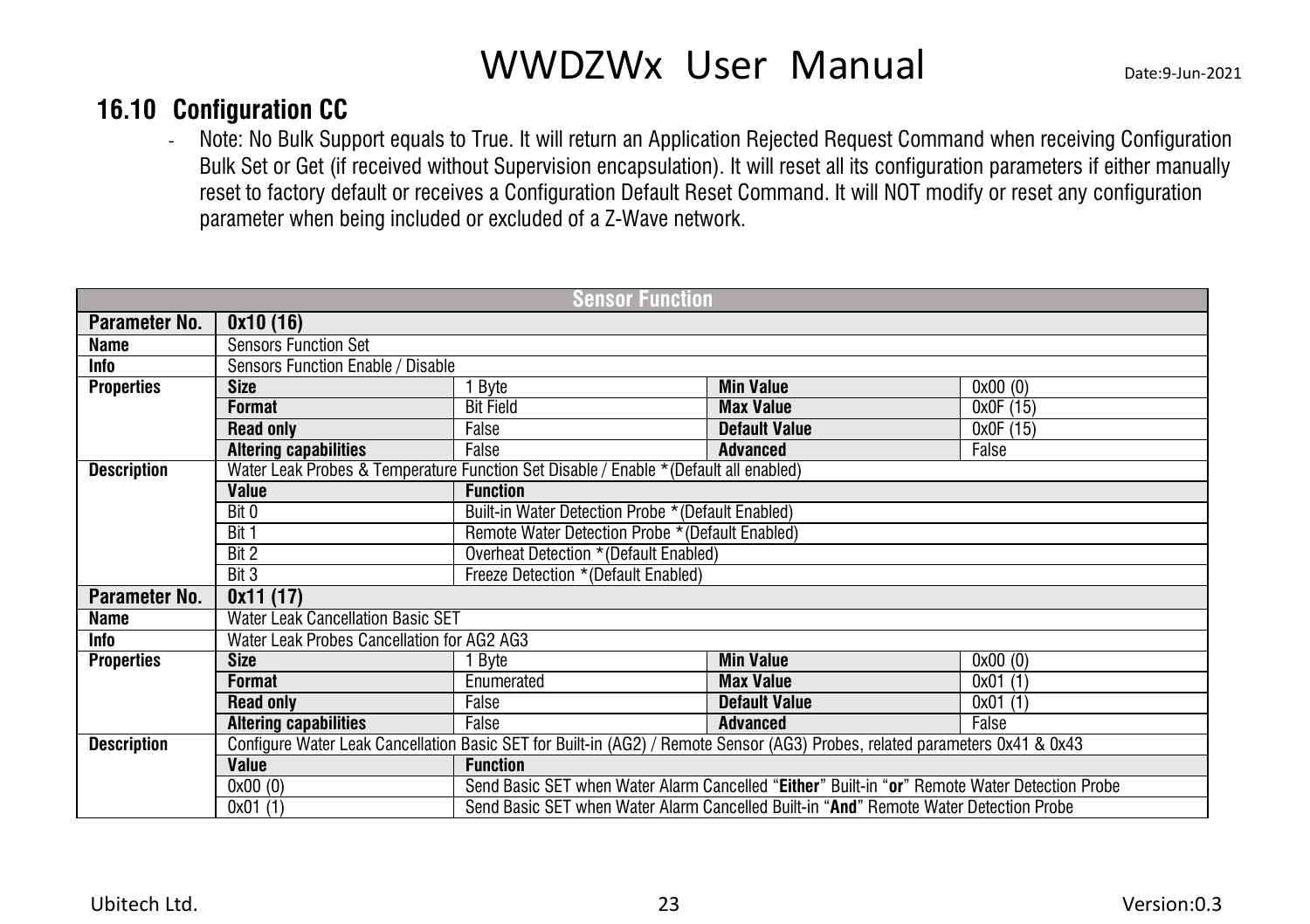| <b>Battery Function</b> |                                                                                |                                                                |                                                                                                                   |          |  |  |  |  |  |
|-------------------------|--------------------------------------------------------------------------------|----------------------------------------------------------------|-------------------------------------------------------------------------------------------------------------------|----------|--|--|--|--|--|
| Parameter No.           | 0x20(32)                                                                       |                                                                |                                                                                                                   |          |  |  |  |  |  |
| Name                    | <b>Battery Level Change Report</b>                                             |                                                                |                                                                                                                   |          |  |  |  |  |  |
| <b>Info</b>             | Battery Level Change Value to auto report                                      |                                                                |                                                                                                                   |          |  |  |  |  |  |
| <b>Properties</b>       | <b>Size</b>                                                                    | 1 Byte                                                         | <b>Min Value</b><br>0x00(0)                                                                                       |          |  |  |  |  |  |
|                         | Format                                                                         |                                                                | 0x63 (99)<br><b>Unsigned Integer</b><br><b>Max Value</b>                                                          |          |  |  |  |  |  |
|                         | <b>Read only</b>                                                               | False<br><b>Default Value</b><br>0x0A(10)                      |                                                                                                                   |          |  |  |  |  |  |
|                         | <b>Altering capabilities</b>                                                   | False                                                          | Advanced                                                                                                          | False    |  |  |  |  |  |
| <b>Description</b>      | Configure Battery Level Change Value to report *(Default 10% change to report) |                                                                |                                                                                                                   |          |  |  |  |  |  |
|                         | Value                                                                          | <b>Function</b>                                                |                                                                                                                   |          |  |  |  |  |  |
|                         | 0x00(0)                                                                        | Disable Battery Level Change Auto Report                       |                                                                                                                   |          |  |  |  |  |  |
|                         | $0x01(1) - 0x63(99)$                                                           | Auto report when wake up every time. * (Default $0x0A = 10\%)$ |                                                                                                                   |          |  |  |  |  |  |
|                         | 0x063 (99)                                                                     | Report Fahrenheit °F unit                                      |                                                                                                                   |          |  |  |  |  |  |
| Parameter No.           | 0x21(33)                                                                       |                                                                |                                                                                                                   |          |  |  |  |  |  |
| Name                    | <b>Battery Threshold Level Report</b>                                          |                                                                |                                                                                                                   |          |  |  |  |  |  |
| Info                    | <b>Battery Lower Threshold Level Report</b>                                    |                                                                |                                                                                                                   |          |  |  |  |  |  |
| <b>Properties</b>       | <b>Size</b>                                                                    | Bytes                                                          | <b>Min Value</b>                                                                                                  | 0x01(1)  |  |  |  |  |  |
|                         | Format                                                                         | Unsigned Integer                                               | <b>Max Value</b>                                                                                                  | 0x63(99) |  |  |  |  |  |
|                         | <b>Read only</b>                                                               | False                                                          | <b>Default Value</b>                                                                                              | 0x1E(30) |  |  |  |  |  |
|                         | <b>Altering capabilities</b>                                                   | False                                                          | <b>Advanced</b>                                                                                                   | False    |  |  |  |  |  |
| <b>Description</b>      |                                                                                |                                                                | Configure Battery Lower Threshold Level Report * (Default 30%, the buzzer also will be disabled at the same time) |          |  |  |  |  |  |
|                         | <b>Value</b>                                                                   | <b>Function</b>                                                |                                                                                                                   |          |  |  |  |  |  |
|                         | $0x01(1) - 0x63(99)$                                                           | Battery Lower Threshold Valve Report * (Default 30%)           |                                                                                                                   |          |  |  |  |  |  |

| Temperature Sensor – 1/3 |                                                                                                                                                              |                            |                      |         |  |  |  |  |
|--------------------------|--------------------------------------------------------------------------------------------------------------------------------------------------------------|----------------------------|----------------------|---------|--|--|--|--|
| Parameter No.            | 0x30(48)                                                                                                                                                     |                            |                      |         |  |  |  |  |
| Name                     | Temperature Report Unit                                                                                                                                      |                            |                      |         |  |  |  |  |
| Info                     | <b>Configure Temperature Report Unit</b>                                                                                                                     |                            |                      |         |  |  |  |  |
| <b>Properties</b>        | 0x00(0)<br>Bytes<br><b>Min Value</b><br>Size                                                                                                                 |                            |                      |         |  |  |  |  |
|                          | 0x02(2)<br><b>Max Value</b><br>Enumerated<br><b>Format</b>                                                                                                   |                            |                      |         |  |  |  |  |
|                          | <b>Read only</b>                                                                                                                                             | False                      | <b>Default Value</b> | 0x02(2) |  |  |  |  |
|                          | <b>Altering capabilities</b>                                                                                                                                 | False                      | <b>Advanced</b>      | False   |  |  |  |  |
| <b>Description</b>       | Configure Temperature Unit report. The default unit is depended on Regional Frequency Setting. *(By default, $US = \textdegree$ F and $EU = \textdegree C$ ) |                            |                      |         |  |  |  |  |
|                          | Value                                                                                                                                                        | <b>Function</b>            |                      |         |  |  |  |  |
|                          | 0x00(0)                                                                                                                                                      | Disable Temperature Report |                      |         |  |  |  |  |
|                          | 0x01(1)                                                                                                                                                      | Report Celsius °C unit     |                      |         |  |  |  |  |
|                          | 0x02(2)                                                                                                                                                      | Report Fahrenheit °F unit  |                      |         |  |  |  |  |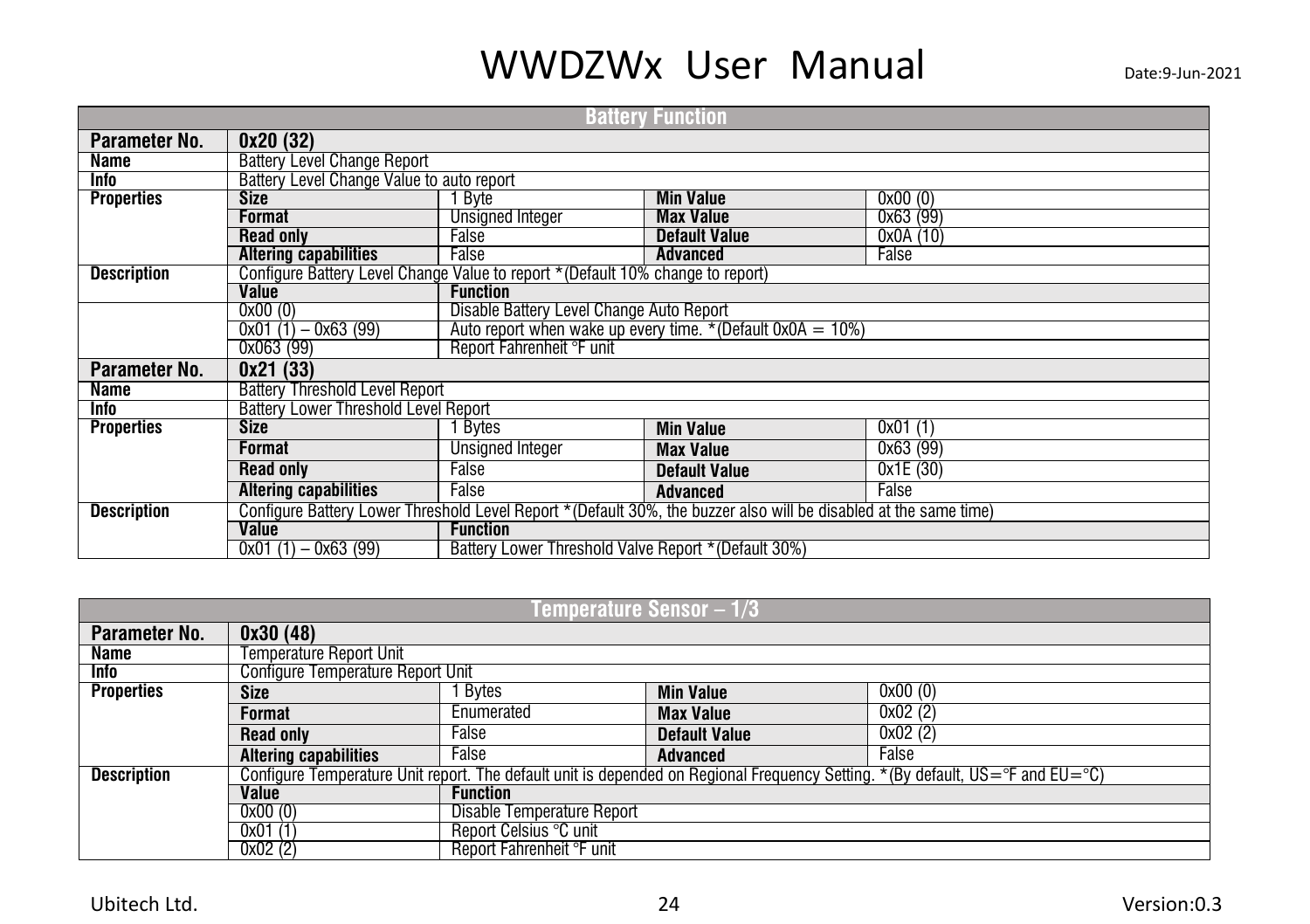|                                  |                                         | Temperature Sensor – 2/3                                             |                                                                       |                                                                                                                                    |  |  |  |
|----------------------------------|-----------------------------------------|----------------------------------------------------------------------|-----------------------------------------------------------------------|------------------------------------------------------------------------------------------------------------------------------------|--|--|--|
| Parameter No.                    | 0x31(49)                                |                                                                      |                                                                       |                                                                                                                                    |  |  |  |
| <b>Name</b>                      | Temperature Level Change Report         |                                                                      |                                                                       |                                                                                                                                    |  |  |  |
| <b>Info</b>                      | Temperature Level Change to auto report |                                                                      |                                                                       |                                                                                                                                    |  |  |  |
| <b>Properties</b>                | <b>Size</b>                             | 2 Bytes                                                              | $0x0000(0) = 0^{\circ}C / 0x0100(0) = 0^{\circ}F$<br><b>Min Value</b> |                                                                                                                                    |  |  |  |
|                                  | <b>Format</b>                           | <b>Unsigned Integer</b>                                              | <b>Max Value</b>                                                      | $0x00FF (255) = 255°C$ / 0x01FF (511) = 255°F                                                                                      |  |  |  |
|                                  | <b>Read only</b>                        | False                                                                | <b>Default Value</b>                                                  | $0x0004$ (4) = 4°C / 0x0104 (260) = 4 °F                                                                                           |  |  |  |
|                                  | <b>Altering capabilities</b>            | False                                                                | <b>Advanced</b>                                                       | False                                                                                                                              |  |  |  |
| <b>Description</b>               |                                         | Configure Temperature Level Change to auto report. "Higher byte 0x00 |                                                                       | represents Celsius °C unit, 0x 01 represents Fahrenheit °F unit"                                                                   |  |  |  |
|                                  | <b>Value</b>                            | <b>Function</b>                                                      |                                                                       |                                                                                                                                    |  |  |  |
|                                  | $0x0000 - 0x00FF$                       | From 0°C to 255°C                                                    |                                                                       |                                                                                                                                    |  |  |  |
|                                  | $0x0100 - 0x01FF$                       | From 0°F to 255°F                                                    |                                                                       |                                                                                                                                    |  |  |  |
| Parameter No.                    | 0x32(50)                                |                                                                      |                                                                       |                                                                                                                                    |  |  |  |
| <b>Name</b>                      | <b>Temperature Value Offset Report</b>  |                                                                      |                                                                       |                                                                                                                                    |  |  |  |
| <b>Info</b>                      | Temperature Value Offset Report Set     |                                                                      |                                                                       |                                                                                                                                    |  |  |  |
| <b>Properties</b>                | <b>Size</b>                             | 2 Bytes                                                              | <b>Min Value</b>                                                      | $0x0000(0) = 0^{\circ}C / 0x0100(0)$ for 0°F                                                                                       |  |  |  |
|                                  | <b>Format</b>                           | <b>Unsigned Integer</b>                                              | <b>Max Value</b>                                                      | $0x10FF (255) = -255°C / 0x11FF (4607) = -255°F$                                                                                   |  |  |  |
|                                  | <b>Read only</b>                        | False                                                                | <b>Default Value</b>                                                  | $0x0000(0) = 0^{\circ}C / 0x0100(256)$ for 0°F                                                                                     |  |  |  |
|                                  | <b>Altering capabilities</b>            | False                                                                | <b>Advanced</b>                                                       | False                                                                                                                              |  |  |  |
| <b>Description</b>               |                                         |                                                                      |                                                                       | Configure Temperature Value Offset (Bytes 0xxx = Positive Value; 1xxx = Negative Value & x0xx = $\degree C$ ; x1xx = $\degree F$ ) |  |  |  |
|                                  | Value                                   | <b>Function</b>                                                      |                                                                       |                                                                                                                                    |  |  |  |
|                                  | $0x0000 - 0x00FF$                       | From 0°C to 255°C                                                    |                                                                       |                                                                                                                                    |  |  |  |
|                                  | $0x1001 - 0x10FF$                       | From $-1^\circ$ C to $-255^\circ$ C                                  |                                                                       |                                                                                                                                    |  |  |  |
|                                  | $0x0100 - 0x01FF$                       | From 0°F to 255°F                                                    |                                                                       |                                                                                                                                    |  |  |  |
|                                  | $0x1101 - 0x11FF$                       | From -1°F to -255°F                                                  |                                                                       |                                                                                                                                    |  |  |  |
| Parameter No.                    | 0x33(51)                                |                                                                      |                                                                       |                                                                                                                                    |  |  |  |
| <b>Name</b>                      | Overheat Trigger Value                  |                                                                      |                                                                       |                                                                                                                                    |  |  |  |
| <b>Info</b><br><b>Properties</b> | <b>Overheat Trigger Value SET</b>       | 2 Byte                                                               |                                                                       | $0x0000(0) = 0°C / 0x0100(0) = 0°C$                                                                                                |  |  |  |
|                                  | <b>Size</b>                             |                                                                      | <b>Min Value</b>                                                      |                                                                                                                                    |  |  |  |
|                                  | <b>Format</b>                           | <b>Unsigned Integer</b>                                              | <b>Max Value</b>                                                      | $0x00FF$ (255) = 255°C / 0x01FF (511) = 255°F                                                                                      |  |  |  |
|                                  | <b>Read only</b>                        | False                                                                | <b>Default Value</b>                                                  | $0x0028(40) = 40^{\circ}C / 0x0168(360) = 104^{\circ}F$                                                                            |  |  |  |
|                                  | <b>Altering capabilities</b>            | False                                                                | <b>Advanced</b>                                                       | False                                                                                                                              |  |  |  |
| <b>Description</b>               |                                         |                                                                      |                                                                       | Configure Overheat Trigger Value. (Higher byte 0x00 represents Celsius °C unit, 0x01 represents Fahrenheit °F unit)                |  |  |  |
|                                  | Value                                   | <b>Function</b>                                                      |                                                                       |                                                                                                                                    |  |  |  |
|                                  | $0x0000 - 0x00FF$                       | From 0°C to 255°C                                                    |                                                                       |                                                                                                                                    |  |  |  |
|                                  | $0x0100 - 0x01FF$                       | From 0°F to 255°F                                                    |                                                                       |                                                                                                                                    |  |  |  |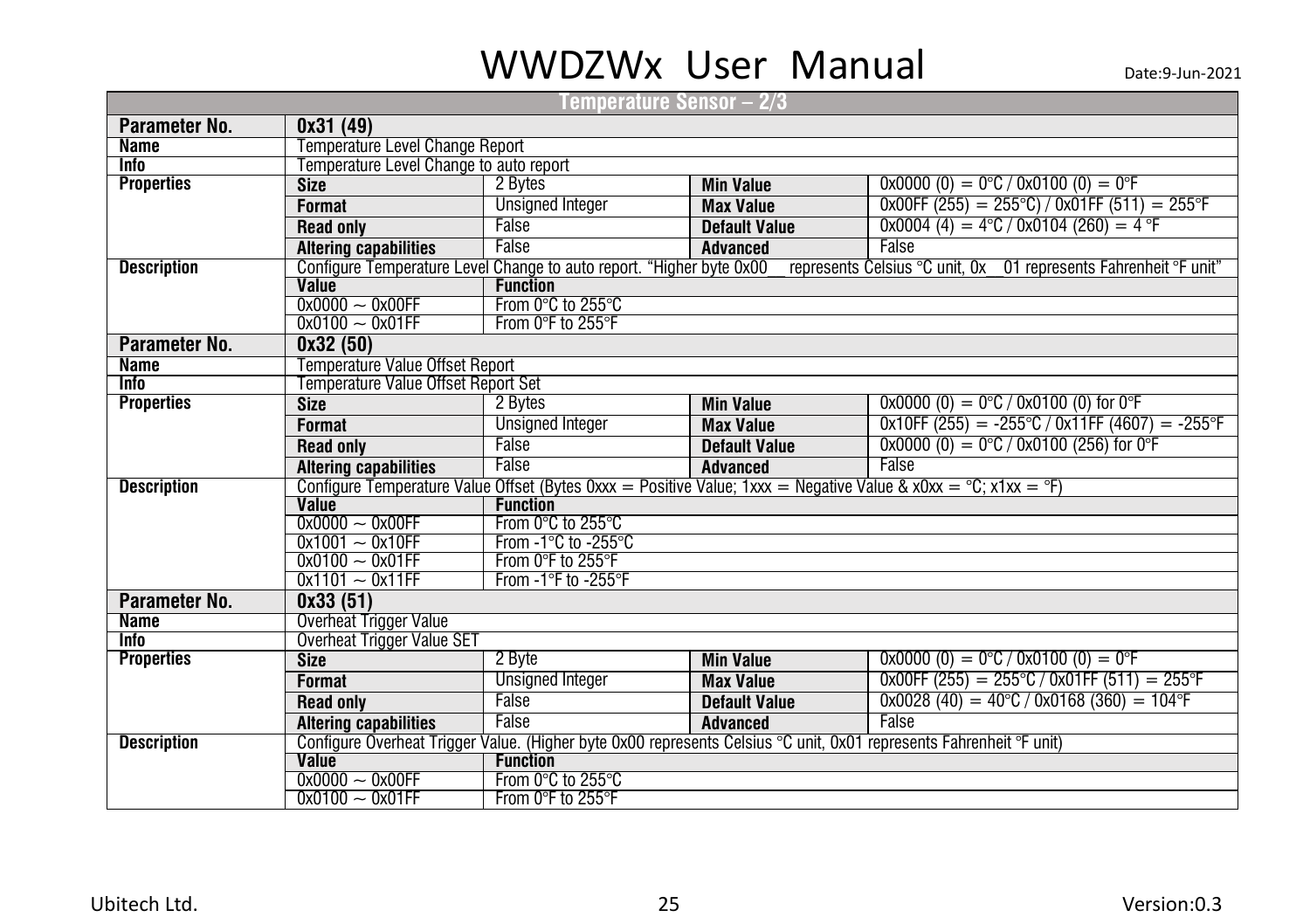| Temperature Sensor – 3/3 |                                              |                         |                      |                                                                                                                              |  |  |
|--------------------------|----------------------------------------------|-------------------------|----------------------|------------------------------------------------------------------------------------------------------------------------------|--|--|
| Parameter No.            | 0x34 (52)                                    |                         |                      |                                                                                                                              |  |  |
| <b>Name</b>              | <b>Overheat Cancellation Value</b>           |                         |                      |                                                                                                                              |  |  |
| <b>Info</b>              | Overheat Cancellation Value auto report      |                         |                      |                                                                                                                              |  |  |
| <b>Properties</b>        | <b>Size</b>                                  | 2 Byte                  | <b>Min Value</b>     | $0x0000(0) = 0°C / 0x0100(0) = 0°F$                                                                                          |  |  |
|                          | <b>Format</b>                                | <b>Unsigned Integer</b> | <b>Max Value</b>     | $0x00FF (255) = 255°C / 0x01FF (511) = 255°F$                                                                                |  |  |
|                          | <b>Read only</b>                             | False                   | <b>Default Value</b> | $0x001E(30) = C/0x0156(342) = 86 F$                                                                                          |  |  |
|                          | <b>Altering capabilities</b>                 | False                   | <b>Advanced</b>      | False                                                                                                                        |  |  |
| <b>Description</b>       |                                              |                         |                      | Configure Overheat Cancellation Value Set. (Higher byte 0x00 represents Celsius °C unit, 0x01 represents Fahrenheit °F unit) |  |  |
|                          | <b>Value</b>                                 | <b>Function</b>         |                      |                                                                                                                              |  |  |
|                          | $0x0000 - 0x00FF$                            | From 0°C to 255°C       |                      |                                                                                                                              |  |  |
|                          | $0x0100 - 0x01FF$                            | From 0°F to 255°F       |                      |                                                                                                                              |  |  |
| Parameter No.            | 0x35(53)                                     |                         |                      |                                                                                                                              |  |  |
| <b>Name</b>              | Freeze Trigger Value                         |                         |                      |                                                                                                                              |  |  |
| <b>Info</b>              | Configure Freeze Trigger Report value        |                         |                      |                                                                                                                              |  |  |
| <b>Properties</b>        | <b>Size</b>                                  | 2 Bytes                 | <b>Min Value</b>     | $0x0000(0) = 0^{\circ}C / 0x0100(0) = 0^{\circ}F$                                                                            |  |  |
|                          | <b>Format</b>                                | <b>Unsigned Integer</b> | <b>Max Value</b>     | $0x00FF (255) = 255°C / 0x01FF (511) = 255°F$                                                                                |  |  |
|                          | <b>Read only</b>                             | False                   | <b>Default Value</b> | $0x0000(0) = 0^{\circ}C / 0x0168(360) = 104^{\circ}F$                                                                        |  |  |
|                          | <b>Altering capabilities</b>                 | False                   | Advanced             | False                                                                                                                        |  |  |
| <b>Description</b>       |                                              |                         |                      | Configure Freeze Trigger Report Value. (Higher byte 0x00 represents Celsius °C unit, 0x01 represents Fahrenheit °F unit)     |  |  |
|                          | <b>Value</b>                                 |                         | <b>Function</b>      |                                                                                                                              |  |  |
|                          | $0x0000 - 0x00FF$                            | From 0°C to 255°C       |                      |                                                                                                                              |  |  |
|                          | $0x0100 - 0x01FF$                            | From 0°F to 255°F       |                      |                                                                                                                              |  |  |
| Parameter No.            | 0x36(54)                                     |                         |                      |                                                                                                                              |  |  |
| <b>Name</b>              | <b>Freeze Recover Value</b>                  |                         |                      |                                                                                                                              |  |  |
| <b>Info</b>              | <b>Configure Freeze Recover Report Value</b> |                         |                      |                                                                                                                              |  |  |
| <b>Properties</b>        | <b>Size</b>                                  | 2 Bytes                 | <b>Min Value</b>     | $0x0000$ for $°C$ / 0x0100 for $°F$                                                                                          |  |  |
|                          | <b>Format</b>                                | <b>Unsigned Integer</b> | <b>Max Value</b>     | $0x00FF (255) = 255°C / 0x01FF (511) = 255°F$                                                                                |  |  |
|                          | <b>Read only</b>                             | False                   | <b>Default Value</b> | $0x0002$ (2) = 2°C / 0x0156(342) = 86 °F                                                                                     |  |  |
|                          | <b>Altering capabilities</b>                 | False                   | <b>Advanced</b>      | False                                                                                                                        |  |  |
| <b>Description</b>       |                                              |                         |                      | Configure Freeze Recover Report Value. (Higher byte 0x00 represents Celsius °C unit, 0x01 represents Fahrenheit °F unit)     |  |  |
|                          | <b>Value</b>                                 | <b>Function</b>         |                      |                                                                                                                              |  |  |
|                          | $0x0000 - 0x00FF$                            | From 0°C to 255°C       |                      |                                                                                                                              |  |  |
|                          | $0x0100 - 0x01FF$                            | From 0°F to 255°F       |                      |                                                                                                                              |  |  |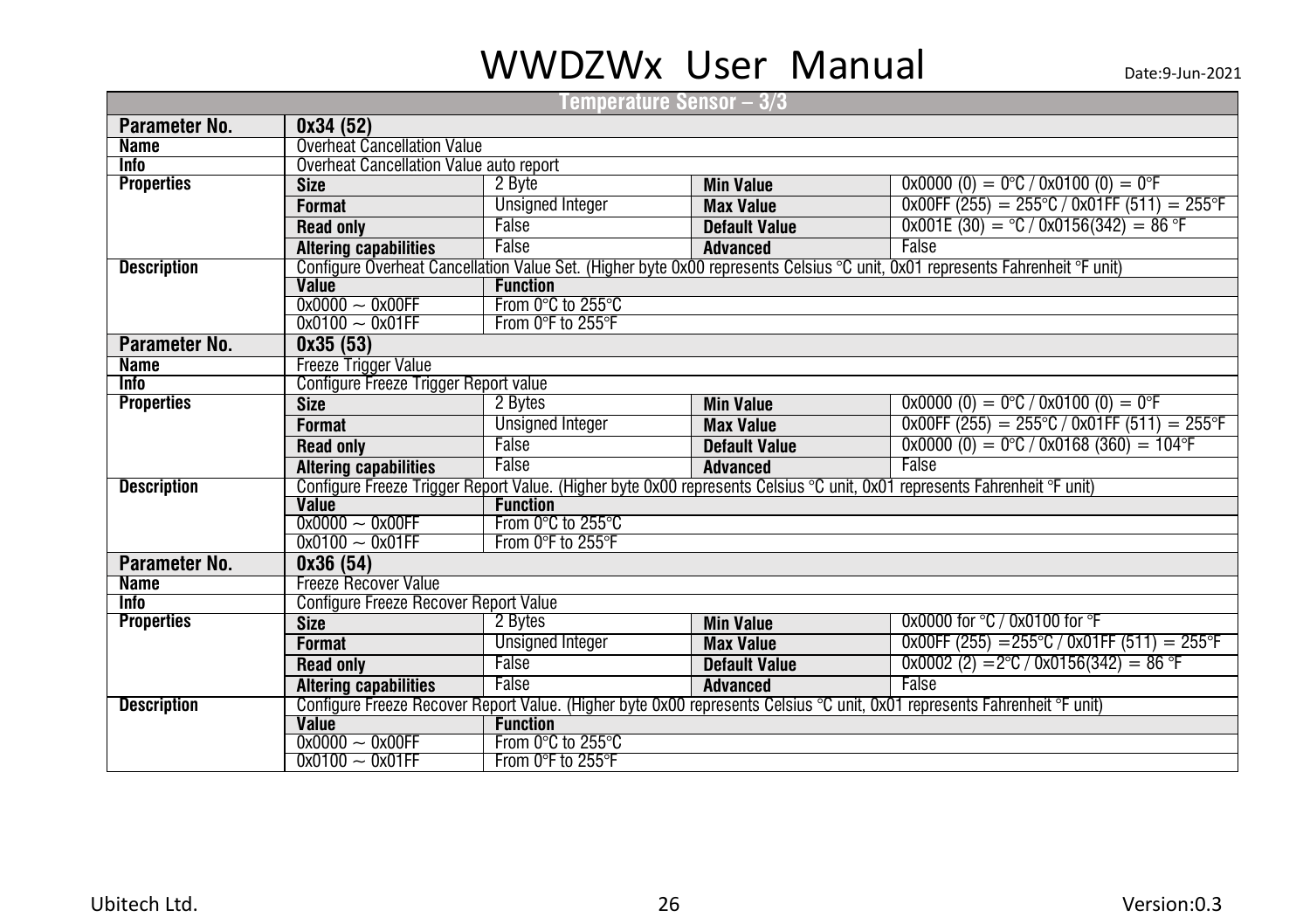|                    |                                                                                  |                                  | Association Group $-$ 1/3 $\,$                                                   |         |  |  |
|--------------------|----------------------------------------------------------------------------------|----------------------------------|----------------------------------------------------------------------------------|---------|--|--|
| Parameter No.      | 0x40(64)                                                                         |                                  |                                                                                  |         |  |  |
| <b>Name</b>        | AG2 - Built-in Water Leak Trigger                                                |                                  |                                                                                  |         |  |  |
| <b>Info</b>        | Built-in Water Leak Trigger Basic SET                                            |                                  |                                                                                  |         |  |  |
| <b>Properties</b>  | <b>Size</b>                                                                      | 1 Byte                           | <b>Min Value</b>                                                                 | 0x00(0) |  |  |
|                    | <b>Format</b>                                                                    | Enumerated                       | <b>Max Value</b>                                                                 | 0x02(2) |  |  |
|                    | <b>Read only</b>                                                                 | False                            | <b>Default Value</b>                                                             | 0x01(1) |  |  |
|                    | <b>Altering capabilities</b>                                                     | False                            | <b>Advanced</b>                                                                  | False   |  |  |
| <b>Description</b> |                                                                                  |                                  | Configure Association Group 2 Basic Set value when Built-in Water Leak triggered |         |  |  |
|                    | Value                                                                            | <b>Function</b>                  |                                                                                  |         |  |  |
|                    | 0x00(0)                                                                          | Disable Basic Set (Send nothing) |                                                                                  |         |  |  |
|                    | 0x01(1)                                                                          | Basic Set ON (OxFF)              |                                                                                  |         |  |  |
|                    | 0x02(2)                                                                          | Basic Set OFF (0x00)             |                                                                                  |         |  |  |
| Parameter No.      | 0x41(65)                                                                         |                                  |                                                                                  |         |  |  |
| <b>Name</b>        | AG2 - Built-in Water Leak Cancellation                                           |                                  |                                                                                  |         |  |  |
| <b>Info</b>        | <b>Built-in Water Leak Cancellation Basic SET</b>                                |                                  |                                                                                  |         |  |  |
| <b>Properties</b>  | <b>Size</b>                                                                      | 1 Byte                           | <b>Min Value</b>                                                                 | 0x00(0) |  |  |
|                    | <b>Format</b>                                                                    | Enumerated                       | <b>Max Value</b>                                                                 | 0x02(2) |  |  |
|                    | <b>Read only</b>                                                                 | False                            | <b>Default Value</b>                                                             | 0x00(0) |  |  |
|                    | <b>Altering capabilities</b>                                                     | False                            | <b>Advanced</b>                                                                  | False   |  |  |
| <b>Description</b> | Configure Association Group 2 Basic Set value when Built-in Water Leak Cancelled |                                  |                                                                                  |         |  |  |
|                    | Value<br><b>Function</b>                                                         |                                  |                                                                                  |         |  |  |
|                    | 0x00(0)                                                                          | Disable Basic Set (Send nothing) |                                                                                  |         |  |  |
|                    | 0x01(1)                                                                          | Basic Set ON (0xFF)              |                                                                                  |         |  |  |
|                    | 0x02(2)                                                                          | Basic Set OFF (0x00)             |                                                                                  |         |  |  |
| Parameter No.      | 0x42(66)                                                                         |                                  |                                                                                  |         |  |  |
| <b>Name</b>        | AG3 - Remote Water Leak Trigger                                                  |                                  |                                                                                  |         |  |  |
| <b>Info</b>        | Remote Water Leak Trigger Basic SET                                              |                                  |                                                                                  |         |  |  |
| <b>Properties</b>  | <b>Size</b>                                                                      | 1 Byte                           | <b>Min Value</b>                                                                 | 0x00(0) |  |  |
|                    | <b>Format</b>                                                                    | Enumerated                       | <b>Max Value</b>                                                                 | 0x02(2) |  |  |
|                    | <b>Read only</b>                                                                 | False                            | <b>Default Value</b>                                                             | 0x01(1) |  |  |
|                    | <b>Altering capabilities</b>                                                     | False                            | <b>Advanced</b>                                                                  | False   |  |  |
| <b>Description</b> |                                                                                  |                                  | Configure Association Group 3 Basic Set value when Remote Water Leak triggered   |         |  |  |
|                    | Value<br><b>Function</b>                                                         |                                  |                                                                                  |         |  |  |
|                    | 0x00(0)                                                                          | Disable Basic Set (Send nothing) |                                                                                  |         |  |  |
|                    | 0x01(1)                                                                          | Basic ON (0xFF)                  |                                                                                  |         |  |  |
|                    | 0x02(2)                                                                          | Basic OFF (0x00)                 |                                                                                  |         |  |  |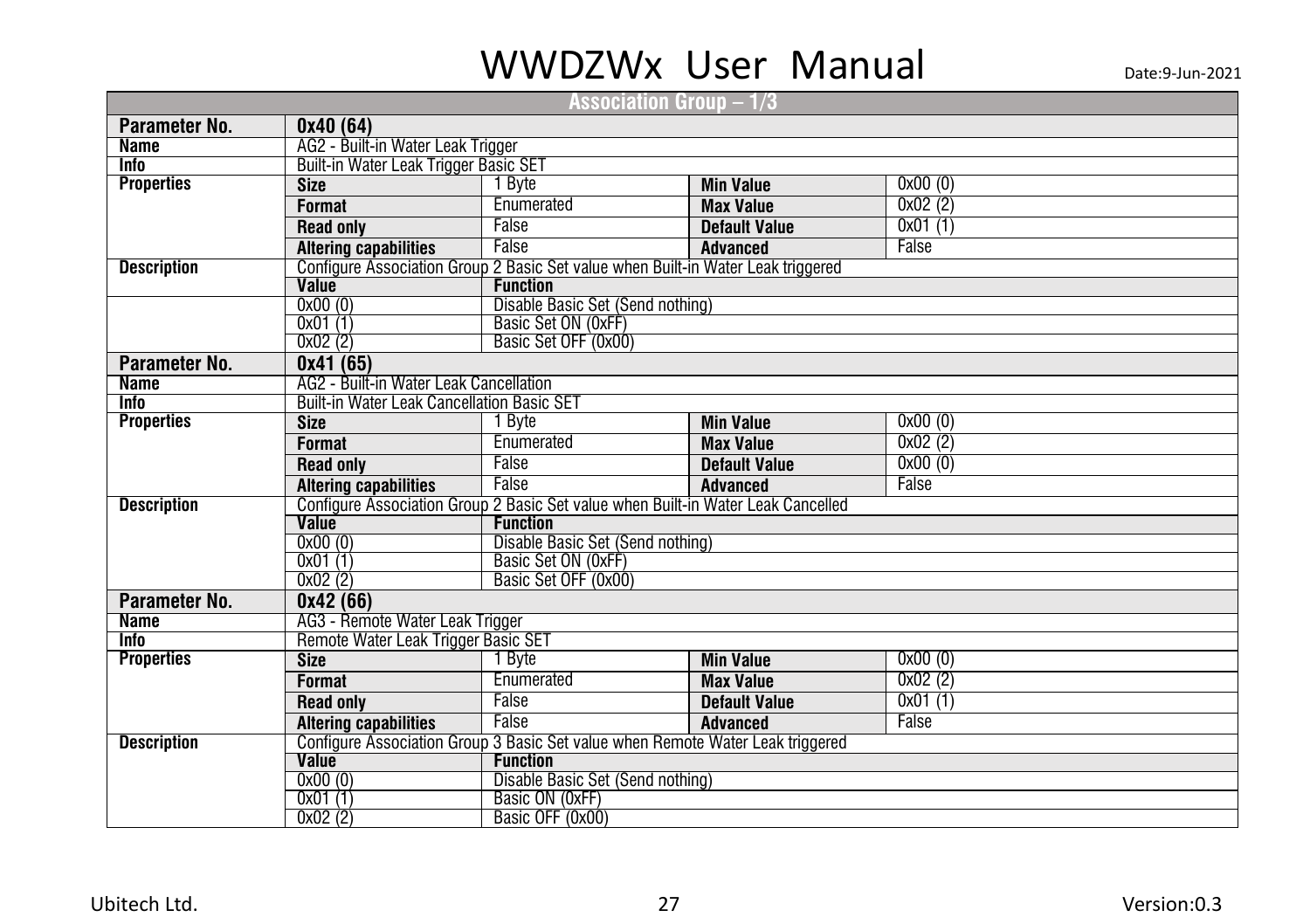|                    |                                                                       |                                  | Association Group – 2/3                                                              |         |  |  |  |
|--------------------|-----------------------------------------------------------------------|----------------------------------|--------------------------------------------------------------------------------------|---------|--|--|--|
| Parameter No.      | 0x43(67)                                                              |                                  |                                                                                      |         |  |  |  |
| <b>Name</b>        | <b>AG3</b> - Remote Water Leak Cancellation                           |                                  |                                                                                      |         |  |  |  |
| <b>Info</b>        | <b>Remote Water Leak Cancellation Basic SET</b>                       |                                  |                                                                                      |         |  |  |  |
| <b>Properties</b>  | <b>Size</b>                                                           | 1 Byte                           | <b>Min Value</b>                                                                     | 0x00(0) |  |  |  |
|                    | <b>Format</b>                                                         | Enumerated                       | <b>Max Value</b>                                                                     | 0x02(2) |  |  |  |
|                    | <b>Read only</b>                                                      | False                            | <b>Default Value</b>                                                                 | 0x00(0) |  |  |  |
|                    | <b>Altering capabilities</b>                                          | False                            | <b>Advanced</b>                                                                      | False   |  |  |  |
| <b>Description</b> |                                                                       |                                  | Configure Association Group 3 Basic Set value when Remote Water Leak alarm cancelled |         |  |  |  |
|                    | Value                                                                 | <b>Function</b>                  |                                                                                      |         |  |  |  |
|                    | 0x01(1)                                                               | Basic ON (0xFF)                  |                                                                                      |         |  |  |  |
|                    | 0x02(2)                                                               | Basic OFF (0x00)                 |                                                                                      |         |  |  |  |
| Parameter No.      | 0x44(68)                                                              |                                  |                                                                                      |         |  |  |  |
| <b>Name</b>        | AG4 - Overheat Trigger Value                                          |                                  |                                                                                      |         |  |  |  |
| <b>Info</b>        | Overheat Trigger Value Basic SET                                      |                                  |                                                                                      |         |  |  |  |
| <b>Properties</b>  | <b>Size</b>                                                           | 1 Byte                           | <b>Min Value</b>                                                                     | 0x00(0) |  |  |  |
|                    | <b>Format</b>                                                         | Enumerated                       | <b>Max Value</b>                                                                     | 0x02(2) |  |  |  |
|                    | <b>Read only</b>                                                      | False                            | <b>Default Value</b>                                                                 | 0x00(0) |  |  |  |
|                    | <b>Altering capabilities</b>                                          | False                            | <b>Advanced</b>                                                                      | False   |  |  |  |
| <b>Description</b> | Configure Association Group 4 Basic Set value when Overheat Triggered |                                  |                                                                                      |         |  |  |  |
|                    | Value                                                                 | <b>Function</b>                  |                                                                                      |         |  |  |  |
|                    | 0x00(0)                                                               | Disable Basic Set (Send nothing) |                                                                                      |         |  |  |  |
|                    | 0x01(1)                                                               | Basic ON (0xFF)                  |                                                                                      |         |  |  |  |
|                    | 0x02(2)                                                               | Basic OFF (0x00)                 |                                                                                      |         |  |  |  |
| Parameter No.      | 0x45(69)                                                              |                                  |                                                                                      |         |  |  |  |
| <b>Name</b>        | AG4 - Overheat Recover Value                                          |                                  |                                                                                      |         |  |  |  |
| <b>Info</b>        | <b>Overheat Recover Value Basic SET</b>                               |                                  |                                                                                      |         |  |  |  |
| <b>Properties</b>  | <b>Size</b>                                                           | I Byte                           | <b>Min Value</b>                                                                     | 0x00(0) |  |  |  |
|                    | <b>Format</b>                                                         | Enumerated                       | <b>Max Value</b>                                                                     | 0x02(2) |  |  |  |
|                    | <b>Read only</b>                                                      | False                            | <b>Default Value</b>                                                                 | 0x00(0) |  |  |  |
|                    | <b>Altering capabilities</b>                                          | False                            | <b>Advanced</b>                                                                      | False   |  |  |  |
| <b>Description</b> | Configure Association Group 4 Basic Set value when Overheat Recovered |                                  |                                                                                      |         |  |  |  |
|                    | <b>Value</b>                                                          | <b>Function</b>                  |                                                                                      |         |  |  |  |
|                    | 0x00(0)                                                               | Disable Basic Set (Send nothing) |                                                                                      |         |  |  |  |
|                    | 0x01(1)<br>0x02(2)                                                    | Basic ON (OxFF)                  |                                                                                      |         |  |  |  |
|                    |                                                                       | Basic OFF (0x00)                 |                                                                                      |         |  |  |  |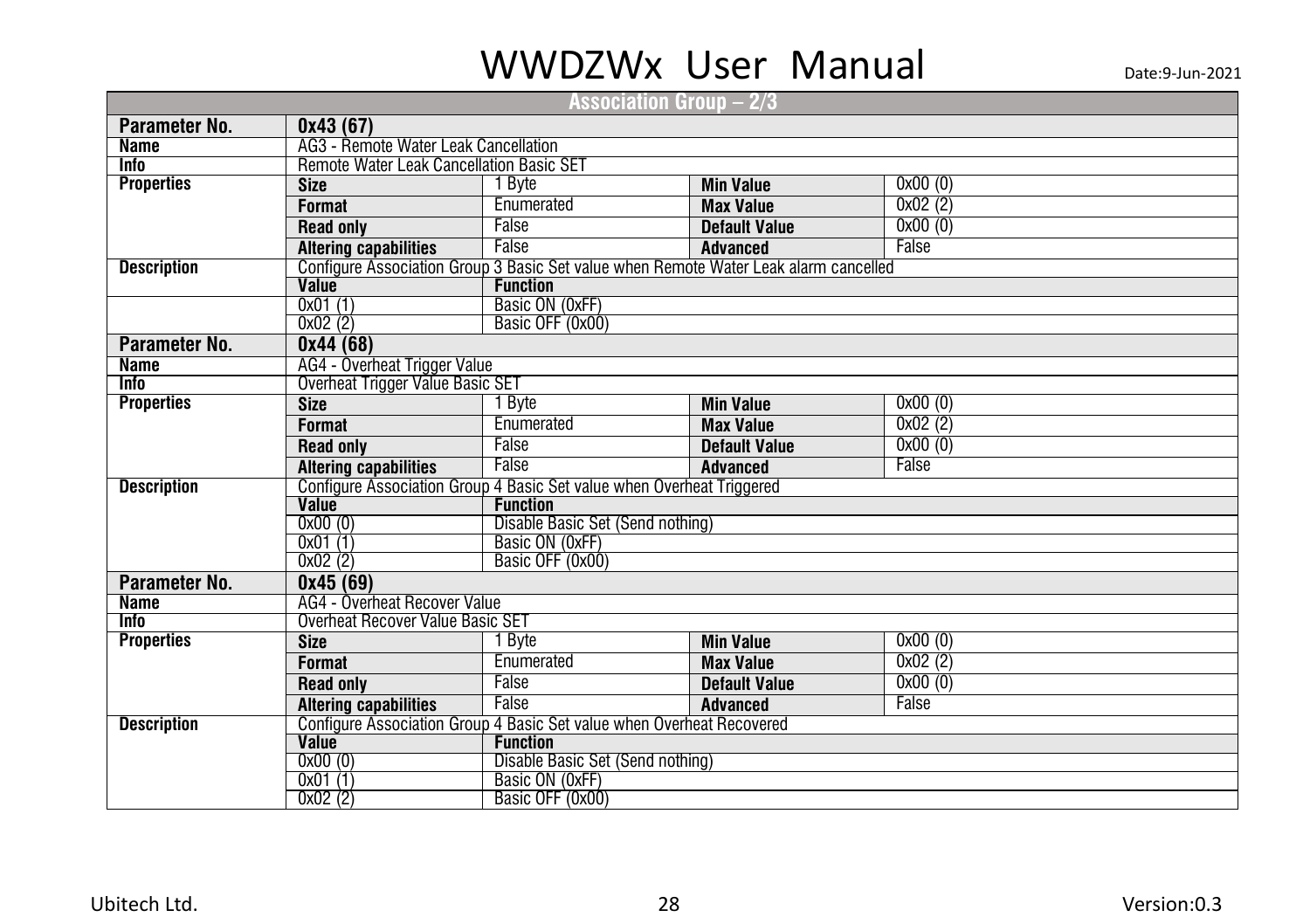| Association Group $-3/3$ |                                       |                                                                     |                      |         |  |  |  |
|--------------------------|---------------------------------------|---------------------------------------------------------------------|----------------------|---------|--|--|--|
| Parameter No.            | 0x46(70)                              |                                                                     |                      |         |  |  |  |
| Name                     | AG5 - Freeze Trigger Value            |                                                                     |                      |         |  |  |  |
| Info                     | <b>Freeze Trigger Value Basic SET</b> |                                                                     |                      |         |  |  |  |
| <b>Properties</b>        | <b>Size</b>                           | 0x00(0)<br>Byte<br><b>Min Value</b>                                 |                      |         |  |  |  |
|                          | Format                                | 0x02(2)<br>Enumerated<br><b>Max Value</b>                           |                      |         |  |  |  |
|                          | <b>Read only</b>                      | False<br>0x00(0)<br><b>Default Value</b>                            |                      |         |  |  |  |
|                          | <b>Altering capabilities</b>          | False<br>False<br><b>Advanced</b>                                   |                      |         |  |  |  |
| <b>Description</b>       |                                       | Configure Association Group 5 Basic Set value when Freeze Triggered |                      |         |  |  |  |
|                          | <b>Value</b>                          | <b>Function</b>                                                     |                      |         |  |  |  |
|                          | 0x01(1)                               | Basic ON (OxFF)                                                     |                      |         |  |  |  |
|                          | 0x02(2)                               | Basic OFF (0x00)                                                    |                      |         |  |  |  |
| Parameter No.            | 0x47(71)                              |                                                                     |                      |         |  |  |  |
| Name                     | AG5 - Freeze Recover Value            |                                                                     |                      |         |  |  |  |
| <b>Info</b>              | <b>Freeze Recover Value Basic SET</b> |                                                                     |                      |         |  |  |  |
| <b>Properties</b>        | <b>Size</b>                           | Byte                                                                | <b>Min Value</b>     | 0x00(0) |  |  |  |
|                          | Format                                | Enumerated                                                          | <b>Max Value</b>     | 0x02()  |  |  |  |
|                          | <b>Read only</b>                      | False                                                               | <b>Default Value</b> | 0x00(0) |  |  |  |
|                          | <b>Altering capabilities</b>          | False                                                               | <b>Advanced</b>      | False   |  |  |  |
| <b>Description</b>       |                                       | Configure Association Group 5 Basic Set value when Freeze Recovered |                      |         |  |  |  |
|                          | <b>Value</b>                          | <b>Function</b>                                                     |                      |         |  |  |  |
|                          | 0x00(0)                               | Disable Basic Set (Send nothing)                                    |                      |         |  |  |  |
|                          | 0x01(1)                               | Basic ON (0xFF)                                                     |                      |         |  |  |  |
|                          | 0x02(2)                               | Basic OFF (0x00)                                                    |                      |         |  |  |  |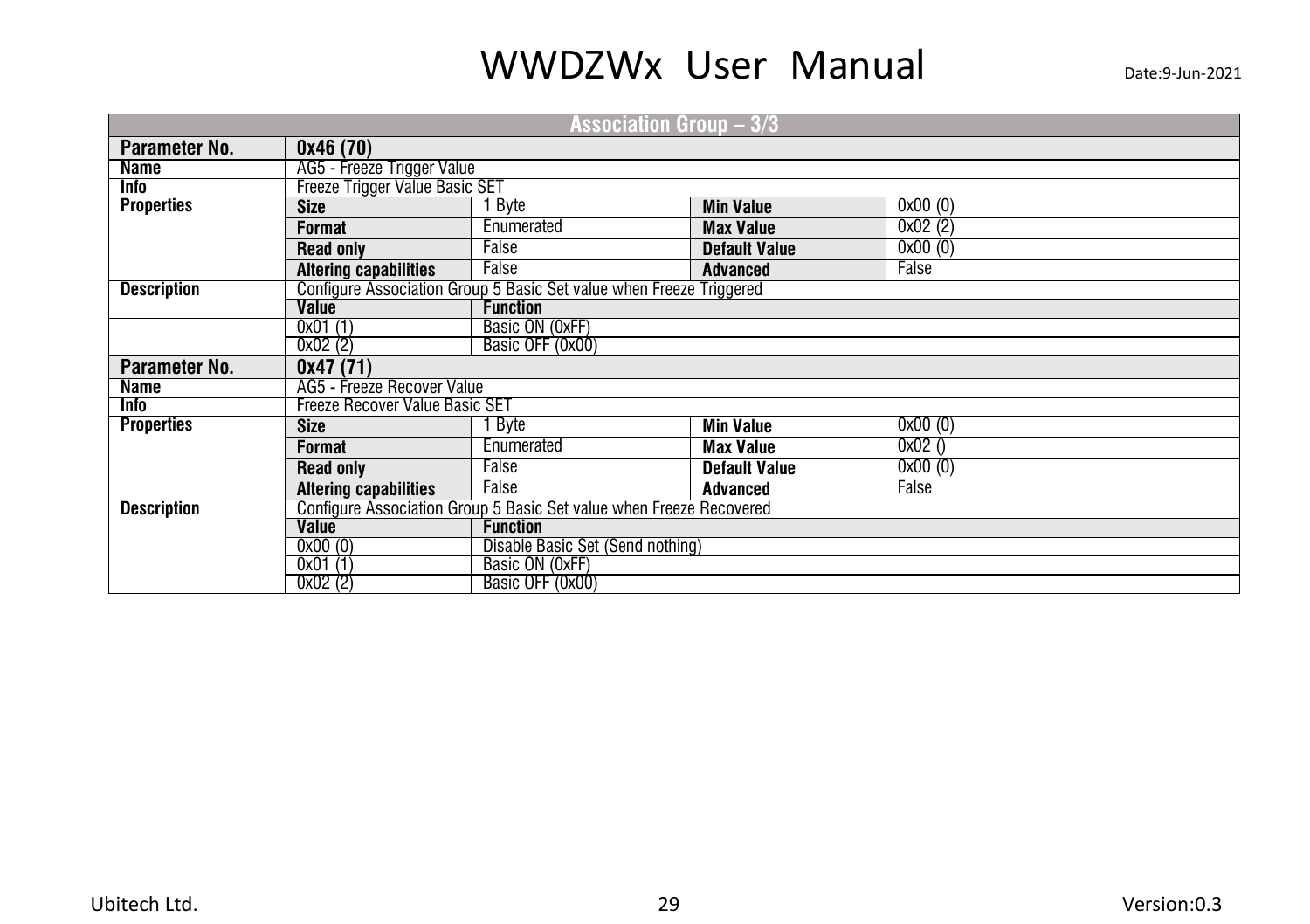| <b>Notification Report</b> |                                                                                                                         |                         |                  |          |  |  |  |
|----------------------------|-------------------------------------------------------------------------------------------------------------------------|-------------------------|------------------|----------|--|--|--|
| Parameter No.              | 0x50(80)                                                                                                                |                         |                  |          |  |  |  |
| Name                       | Resend Water Leak Notification Time                                                                                     |                         |                  |          |  |  |  |
| Info                       | Resend Water Leak Notification Time Set                                                                                 |                         |                  |          |  |  |  |
| <b>Properties</b>          | <b>Size</b>                                                                                                             | Byte                    | <b>Min Value</b> | 0x00(0)  |  |  |  |
|                            | Format                                                                                                                  | <b>Unsigned Integer</b> | <b>Max Value</b> | 0x1E(30) |  |  |  |
|                            | 0x00(0)<br>False<br><b>Read only</b><br><b>Default Value</b>                                                            |                         |                  |          |  |  |  |
|                            | <b>Altering capabilities</b>                                                                                            | False                   | <b>Advanced</b>  | False    |  |  |  |
| <b>Description</b>         | Configure Resend Water Leak Notification time in minutes during Water Leak is triggered $*$ (Default 0x00 = not resend) |                         |                  |          |  |  |  |
|                            | Value                                                                                                                   | <b>Function</b>         |                  |          |  |  |  |
|                            | 0x00<br>Do not resend                                                                                                   |                         |                  |          |  |  |  |
|                            | $0x01 - 0x1E$                                                                                                           | - 30 Minutes            |                  |          |  |  |  |

|                    |                                            | User Interface                                                                                                                  |                                                                           |         |  |  |  |  |
|--------------------|--------------------------------------------|---------------------------------------------------------------------------------------------------------------------------------|---------------------------------------------------------------------------|---------|--|--|--|--|
| Parameter No.      | 0x60(96)                                   |                                                                                                                                 |                                                                           |         |  |  |  |  |
| Name               | <b>Buzzer Related Function Actions</b>     |                                                                                                                                 |                                                                           |         |  |  |  |  |
| <b>Info</b>        | <b>Buzzer Related Function Actions Set</b> |                                                                                                                                 |                                                                           |         |  |  |  |  |
| <b>Properties</b>  | <b>Size</b>                                | 1 Byte                                                                                                                          | <b>Min Value</b>                                                          | 0x00(0) |  |  |  |  |
|                    | Format                                     | <b>Bit Field</b>                                                                                                                | <b>Max Value</b>                                                          | 0x03(3) |  |  |  |  |
|                    | <b>Read only</b>                           | False                                                                                                                           | <b>Default Value</b>                                                      | 0x03(3) |  |  |  |  |
|                    | <b>Altering capabilities</b>               | False                                                                                                                           | <b>Advanced</b>                                                           | False   |  |  |  |  |
| <b>Description</b> |                                            | Configure Buzzer Function Disable / Enable with device action. * (Default 0x03, 0=Disable; 1=Enable)                            |                                                                           |         |  |  |  |  |
|                    | Value                                      | <b>Function</b>                                                                                                                 |                                                                           |         |  |  |  |  |
|                    | Bit 0                                      |                                                                                                                                 | Buzzer Enable responds with GSensor in action $*($ Default $1 =$ Eanbled) |         |  |  |  |  |
|                    | Bit 1                                      | Buzzer Enable responds with Water Leak Detection *(Default $1 =$ Enabled)                                                       |                                                                           |         |  |  |  |  |
| Parameter No.      | 0x61(97)                                   |                                                                                                                                 |                                                                           |         |  |  |  |  |
| Name               | <b>Buzzer Sound Saving Mode</b>            |                                                                                                                                 |                                                                           |         |  |  |  |  |
| Info               |                                            | Sound works first 3'S Water Leak Detected                                                                                       |                                                                           |         |  |  |  |  |
| <b>Properties</b>  | <b>Size</b>                                | Byte                                                                                                                            | <b>Min Value</b>                                                          | 0x00(0) |  |  |  |  |
|                    | Format                                     | <b>Bit Field</b>                                                                                                                | <b>Max Value</b>                                                          | 0x01(1) |  |  |  |  |
|                    | <b>Read only</b>                           | False<br>0x01(1)<br><b>Default Value</b>                                                                                        |                                                                           |         |  |  |  |  |
|                    | False                                      |                                                                                                                                 |                                                                           |         |  |  |  |  |
| <b>Description</b> |                                            | Configure Buzzer Sound works for first 3 Seconds only when Water Leak is detected if Saving Mode enabled *(Default 0x01=Enable) |                                                                           |         |  |  |  |  |
|                    | Value<br><b>Function</b>                   |                                                                                                                                 |                                                                           |         |  |  |  |  |
|                    | 0x00                                       | Disable Saving mode (Buzzer sound works during whole Water Leak is detected)                                                    |                                                                           |         |  |  |  |  |
|                    | 0x01                                       | Enable Saving mode (Buzzer function only works 3's when Water Leak is detected)                                                 |                                                                           |         |  |  |  |  |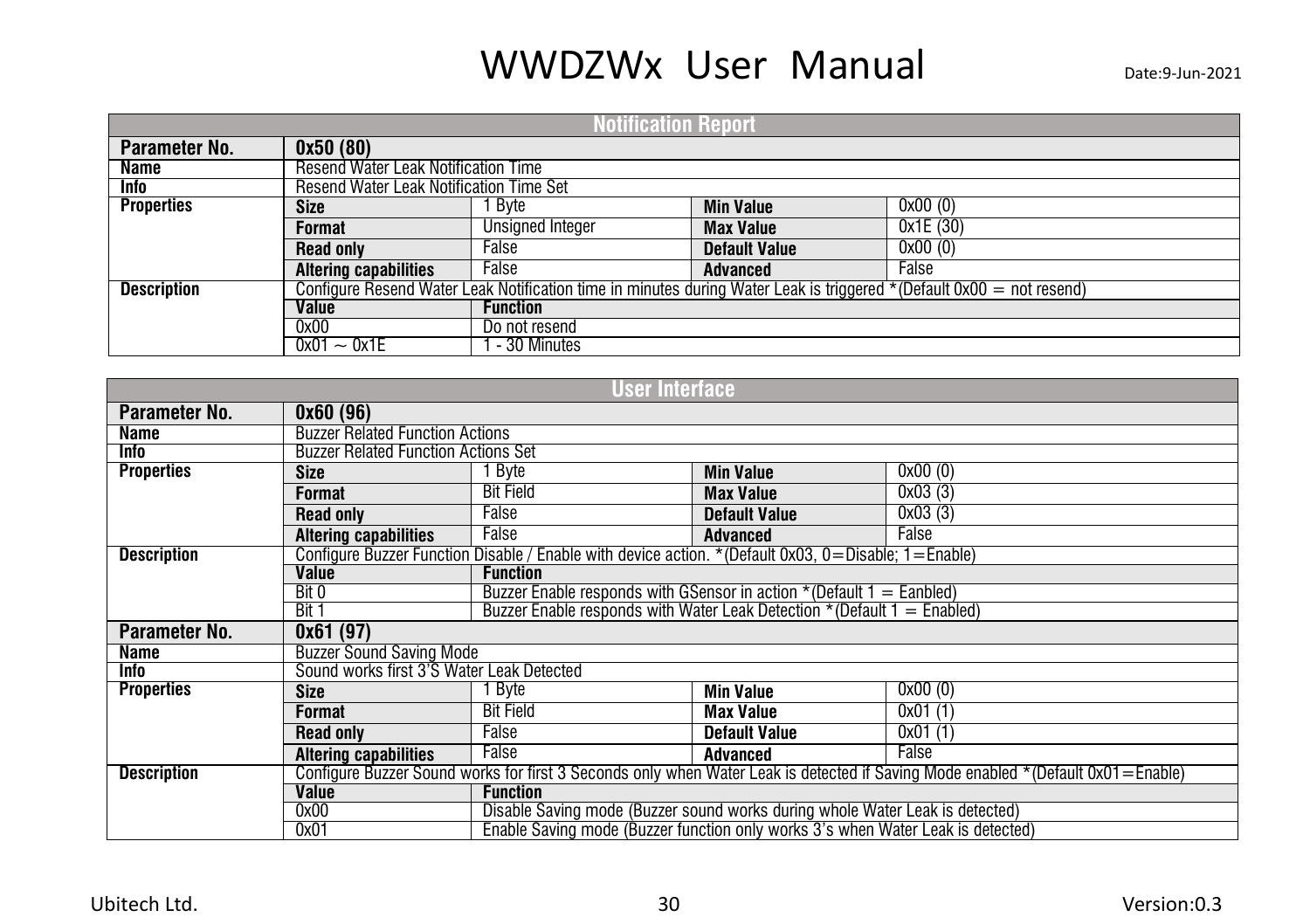### **16.11 SmartStart Labeling**

<span id="page-34-0"></span>Custos WWD comes with QR Code including PIN Code and Full DSK string for SmartStart and they're located as below locations,

-PIN code with QR Code on WWD housing "Refer to item 4.1"



PIN Code: 12345

-QR Code with full DSK string printed on outside of Packing Box, the first 5 digits are PIN code for SmartStart use



12345-xxxxx-xxxxx-xxxxx -xxxxx-xxxxx-xxxxx

Ubitech Ltd. 31 Version:0.3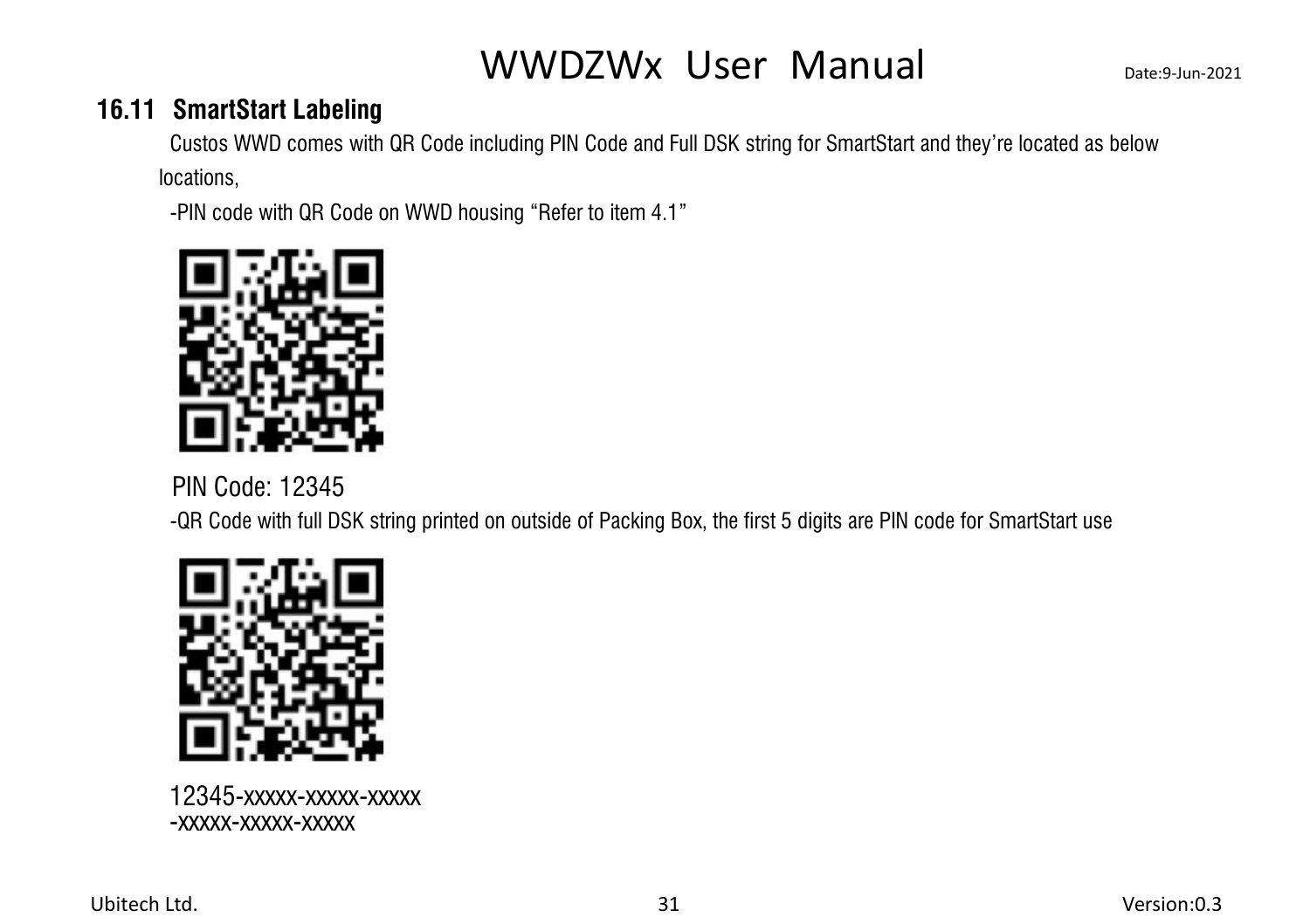## <span id="page-35-0"></span>**17 APPENDIX**

### **Terminology, all events and operations details including action key event, LED and Buzzer status.**

### **17.1 Z-Wave Terminology**

<span id="page-35-1"></span>

| <b>Z-Wave Functionality</b> | <b>Documentation Terminology</b> | <b>Description</b>                                 |  |
|-----------------------------|----------------------------------|----------------------------------------------------|--|
| <b>Inclusion</b>            | Add                              | The process of adding a node to Z-Wave Network     |  |
| Exclusion                   | Remove                           | The process of removing a node from Z-Wave Network |  |

#### **17.2 Event Status**

<span id="page-35-2"></span>

| <b>ven.</b> | (HIII) 1 |                | 1177 E 1 | Remark                                                   |
|-------------|----------|----------------|----------|----------------------------------------------------------|
| Event Okav  | n/a      | Green flash x2 | ? times  | Event executed without problem<br>/ will ao to next step |
| Fail        | n/a      | Red flash x3   | 3 times  | Even failed and will stop to execute next step           |
| Timeout     | n/a      | Red flash x2   | ? times  | Even timeout and will stop to execute next step          |

### <span id="page-35-3"></span>**17.3 System Event**

| <b>Event</b>  |            | Action                     |                 | Buzzer Sound           | <b>Remark</b>                                              |
|---------------|------------|----------------------------|-----------------|------------------------|------------------------------------------------------------|
| Power On Okav |            | Power Up                   | Y→G x1          | time                   | System Power On Okay after battery installed               |
| Device        | Shipping   | <b>Triggering Built-in</b> | Yellow x1 @ Sec | n/a                    | Device is in Shipping Mode, all functions are disabled     |
| Mode          | Normal     | <b>Sensor Probe</b>        | Red x1 $@$ Sec  | 1 time $\varpi$ second | Device is in Normal Mode, all functions are enabled        |
| Waked         | Standalone | After triggered by         | Yellow ON x1    | 1 time                 | Waked up and 3-Axial sensor is ready. In Standalone mode.  |
| up            | Network    | 3-Axial sensor             | Green ON x1     | ' time                 | Waked up and 3-Axial sensor is ready. In Mesh Network Mode |

### <span id="page-35-4"></span>**17.4 3-Axial Sensor Processing**

| 79 I L                     |     |                        |     |                                                                               |
|----------------------------|-----|------------------------|-----|-------------------------------------------------------------------------------|
| Position.<br>· Recognizing | n/a | tlashing<br>Green      | n/a | seconds<br>timeout is 5<br>Position is under<br>recoan<br>zına:               |
| Gesture Recognizing        | n/a | tlashing<br>$\sqrt{ }$ | n/a | 10 seconds<br>: timeout is<br>Gesture is under<br>r recoanizina: <sup>.</sup> |

Ubitech Ltd. 32 Version:0.3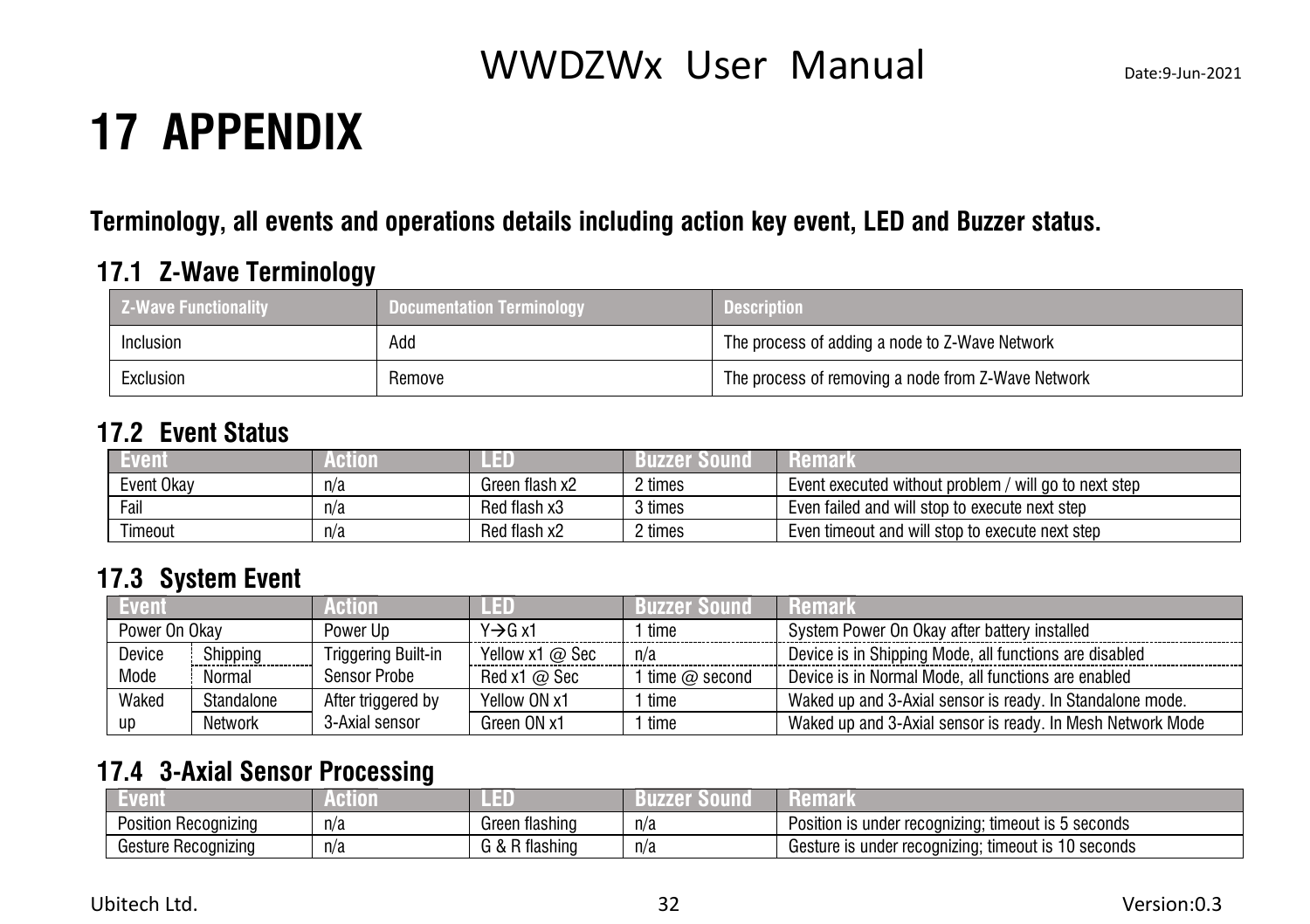#### <span id="page-36-0"></span>**17.5 Network Event**

| L Event                |                       | Action'              |                 | <b>Buzzer Sound</b> | $\blacksquare$ Remark $\blacksquare$                         |
|------------------------|-----------------------|----------------------|-----------------|---------------------|--------------------------------------------------------------|
| Inclusion / Exclusion  |                       | Processing           | Yellow flashing | n/a                 | In processing, LED keep flashing until event finished        |
| <b>Factory Default</b> | 1 <sup>st</sup> phase | Built-in Leak sensor | Red flashing    | ' time              | Waked up and 3-Axial sensor is ready. In Standalone mode.    |
| Reset                  | $2nd$ phase           | 3-Axial sensor       | Green ON x1     | ' time              | Waked up and 3-Axial sensor is ready. In Mesh Network Mode   |
| OTA FW                 | Starting              | OTA upgrade          | Green flash x2  | 2 times             | Being to start OTA firmware upgrade                          |
| Upgrade                | Processing            | procedure            | G→Y→R flashing  | n/a                 | OTA is in progressing, LED keep flashing until OTA finished. |

#### <span id="page-36-1"></span>**17.6 Water Leak Alarm Status**

| Water,<br>Leak | Normal      | Trigger Water      | Red x1<br>$\omega$ sec | time<br>second<br>. (a)                 | l per second.<br>i continually at<br>keeps<br><b>ROUD</b><br>sound<br>Buzze<br>heen |
|----------------|-------------|--------------------|------------------------|-----------------------------------------|-------------------------------------------------------------------------------------|
| Alarm          | Saving mode | Probe<br>Detection | $'$ Red x,<br>@ sec    | $\cdots$<br>First.<br>; onlv<br>, times | Only<br>, sounds in first 3<br>. 3 seconds at 1<br>sound per second.<br>3 beer      |

#### **17.7 Patents**

<span id="page-36-2"></span>CN Patent: ZL 2019 2 1399174.4